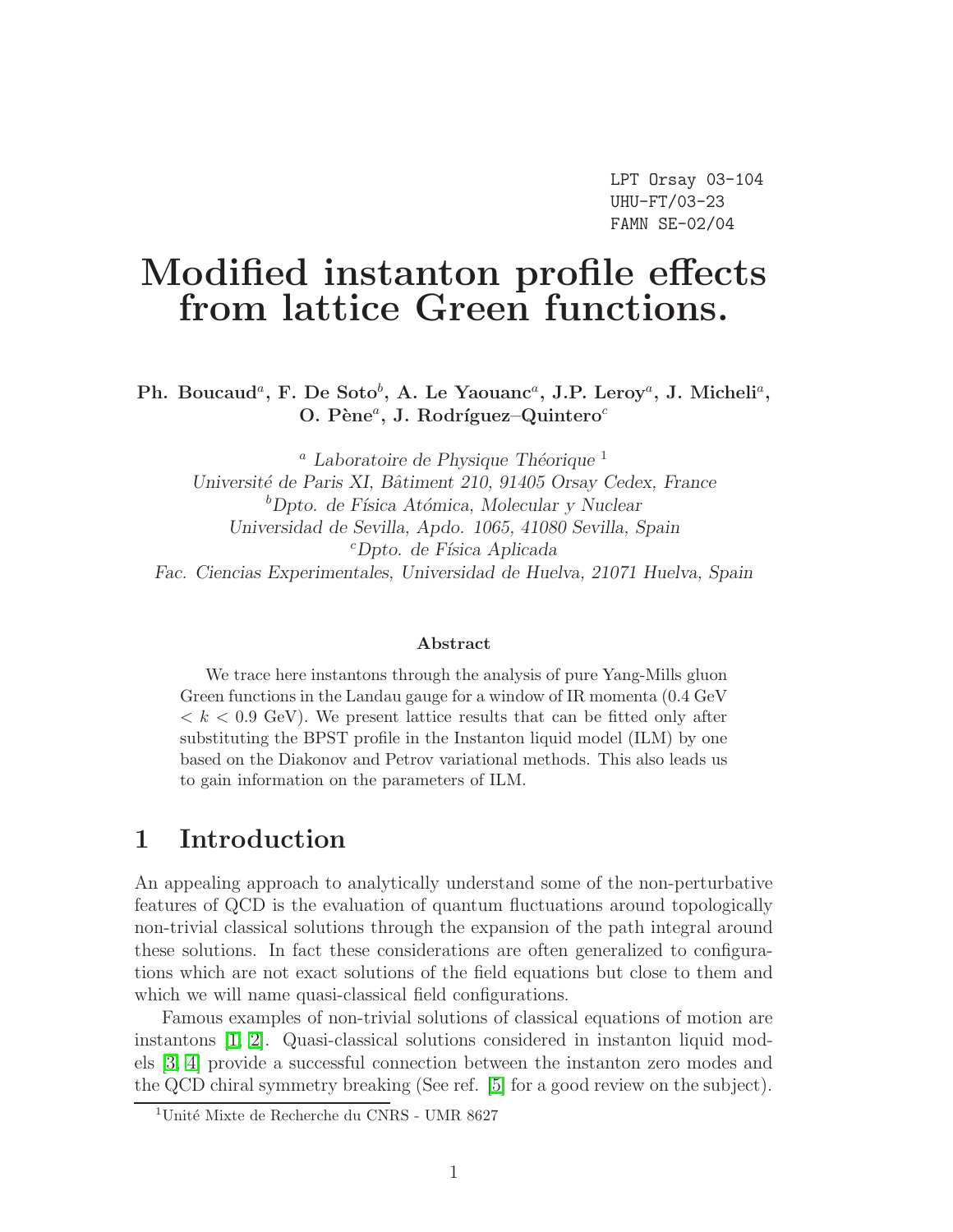More recently, it has been proven in ref. [\[6\]](#page-30-2) that instanton model predictions for quark-quark interaction agree with non-perturbative QCD lattice results better than those from Schwinger-Dyson (SD) models with a perturbative structure of the QCD interaction (vector quark-gluon coupling parametrization). In general, a dominance of instanton-induced effects on the dynamics of the QCD light-quark sector seems to emerge, although it is not excluded that SD models with pseudo-scalar and scalar quark-gluon couplings might capture this emerging instanton physics. On the other hand, despite instantons have been first considered as a possible explanation of confinement [\[7\]](#page-30-3), it is now generally accepted that they do not generate the area law for Wilson loops<sup>2</sup>.

We have recently argued [\[8\]](#page-30-4) that instantons, or instanton-like structures, have dramatic effects on the low momentum Green function in Yang-Mills theories and that they can explain the observed  $\propto k^4$  behaviour of the non-perturbative MOM QCD coupling constant computed on the lattice. Notice that this remark, not only advocates in favor of the presence of these quasi-classical structures in the lattice gauge configurations, but also indicates that the quantum fluctuations do not contribute significantly to the Green functions in this momentum regime. In the present paper we try a low momentum description of two- and three-gluon Green functions through Instanton liquid model (ILM).

The succesful description of the MOM QCD coupling constant in the lowmomentum regime is based on the sum-ansatz approach, that builds the classical solution as a linear combination of modified instantons. Although instanton profile modifications play no role in obtaining the coupling constant, at least in the first approximation, any description of two- and three-gluon Green functions makes mandatory to further elaborate on the nature of this modifications. To this goal we will follow the Diakonov  $\&$  Petrov (DP) sum-ansatz approach [\[4\]](#page-30-0). As will be discussed later, different aspects of this approach have been criticised by Shuryak and Verbaarshot, but it provides us with a framework able to estimate instanton effects through analytical or semi-analytical computations which seem to work reasonably well. This is the "phenomenological" point of view which we adopt in this paper to extract some understanding of the low-momentum behaviour of lattice Green functions.

The paper is organized in six sections. In section 2 we discuss the pattern of the running with momenta of the QCD coupling constant. Section 3 is devoted to study the instanton profile modification within the DP approach. In section 4, we show that the low momentum behaviour of lattice gluon Green functions is rather well described by ILM only after including instanton profile modifications and discuss how the large instanton density obtained from the fits is expected to be reduced by light dynamical quarks in full QCD. In section 5, the effect of instanton radius distribution is discussed. We finally conclude in section 6.

<sup>&</sup>lt;sup>2</sup>Another set of solutions of classical field equations, merons [\[9\]](#page-30-5), has been recently reexamined as candidates to explain confinement [\[10\]](#page-30-6).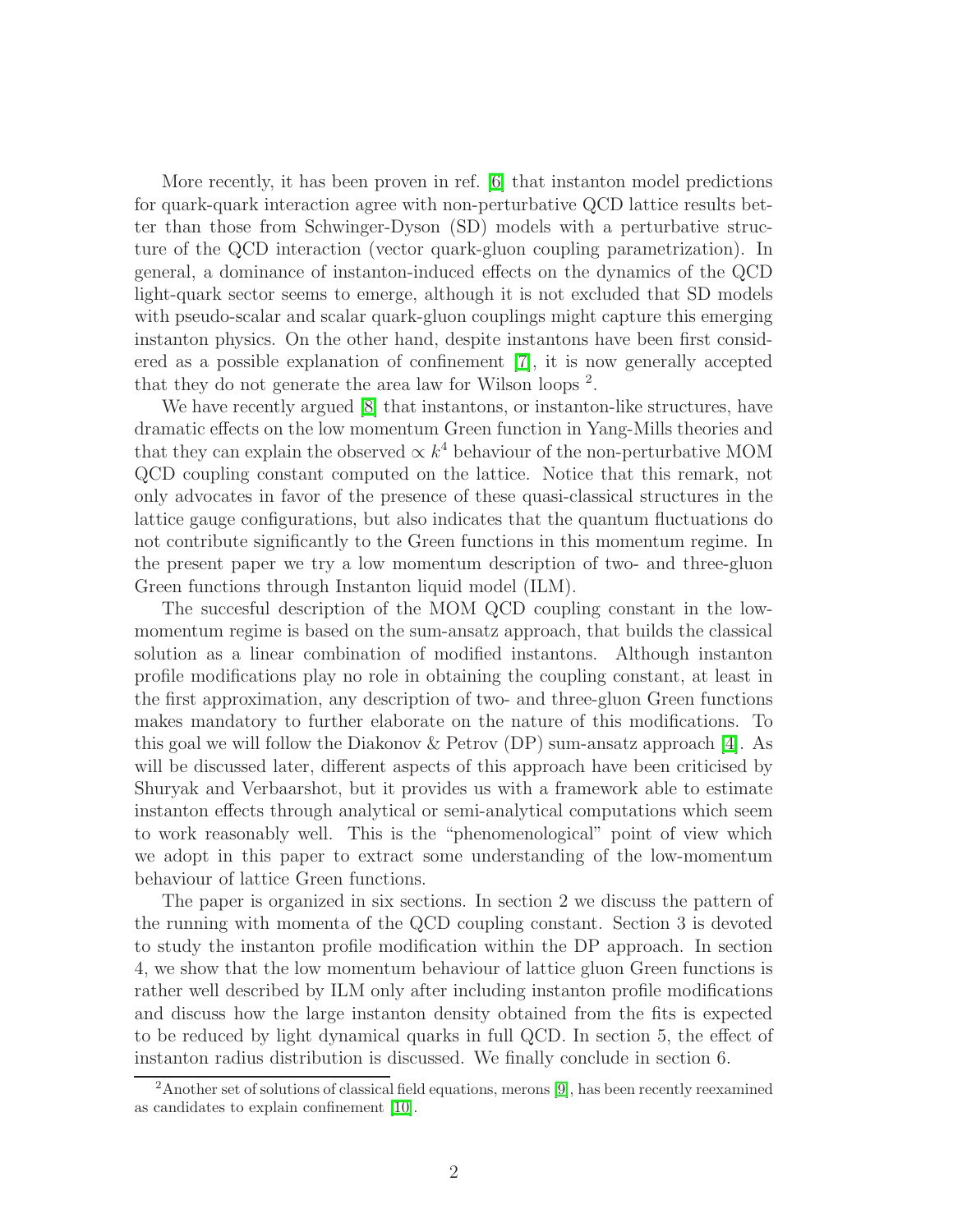At the end of the day, of course, rather important questions still remain open: why do quantum effects appear to be suppressed in this low momentum range ? Has this some connection with confinement ?

# <span id="page-2-1"></span>2 The QCD coupling constant: four regimes

We have presented in Ref. [\[8\]](#page-30-4) a preliminary claim of instanton dominance at low energy by analyzing in Landau gauge the following ratio of pure Yang-Mills Green functions:

$$
\alpha_s(k^2) = \frac{1}{4\pi} \left( \frac{G^{(3)}(k^2, k^2, k^2)}{(G^{(2)}(k^2))^3} Z_{\text{MOM}}^{3/2}(k^2) \right)^2 = \frac{k^6}{4\pi} \frac{\left( G^{(3)}(k^2, k^2, k^2) \right)^2}{\left( G^{(2)}(k^2) \right)^3}, \quad (1)
$$

<span id="page-2-0"></span>which is a non-perturbative MOM definition of the coupling constant, where  $G^{(n)}$  is the gluon n-point correlation function and  $Z_{\text{MOM}} = k^2 G^{(2)}$  is the gluon propagator renormalization constant in MOM scheme <sup>3</sup> .

In Fig. [1](#page-4-0) we show on a log-log plot, that a roughly- $k^4$  power law is satisfied by the lattice evaluations of  $\alpha_s(k^2)$ , eq. [\(1\)](#page-2-0), up to 0.8-0.9 GeV, for three different lattices, strongly supporting a quasi-classical description [\[8\]](#page-30-4).

A very striking feature of the results shown in Fig. [1,](#page-4-0) obtained with a low statistics of 20 configurations, is that there is a rather sharp transition at ∼ 1GeV between two regimes: below this scale  $\alpha_s(k^2)$  does not seem to fluctuate much, it agrees well, with a small  $\chi^2$ , with the expected  $k^4$  linear behaviour in spite of the small statistics and it complies with an instanton-like picture, while above that scale the data suddenly deviate from the  $k^4$  law and become apparently fuzzier<sup>4</sup>, a fuzziness which is confirmed by the larger  $\chi^2$  which affects any smooth fit. A tempting interpretation is that this fuzziness has to do with a strong influence of quantum fluctuations which increase suddenly above 1 GeV. We may understand this as follows: for a given profile and a given instanton radius, the ILM predicts no statistical fluctuation of the Green functions. The average over the instantons locations and their color orientation does not create any noise on Green functions which are translational and color rotation invariant. Only the dispersion (to be studied at length in this paper) of the instanton radius as well as varying effects of the neighbouring instantons produces some statistical noise. On the contrary the quantum contributions to Green function are generated by statistical fluctuations of the gauge fields around zero and Green functions appear as correlations in this statistical system. Some confirmation of this interpretation results of the analysis of the same gluon Green functions after applying a cooling procedure that kills short-distance (quantum) correlations [\[11\]](#page-30-7).

Altogether we may distinguish four regimes:

<sup>3</sup>We keep the name "coupling constant" for this well defined quantity although it could be argued that this name is not really appropriate in the low momentum regime.

<sup>&</sup>lt;sup>4</sup>The smooth curve shown in fig  $1(b)$  in [\[8\]](#page-30-4) has been reached with 1000 configurations.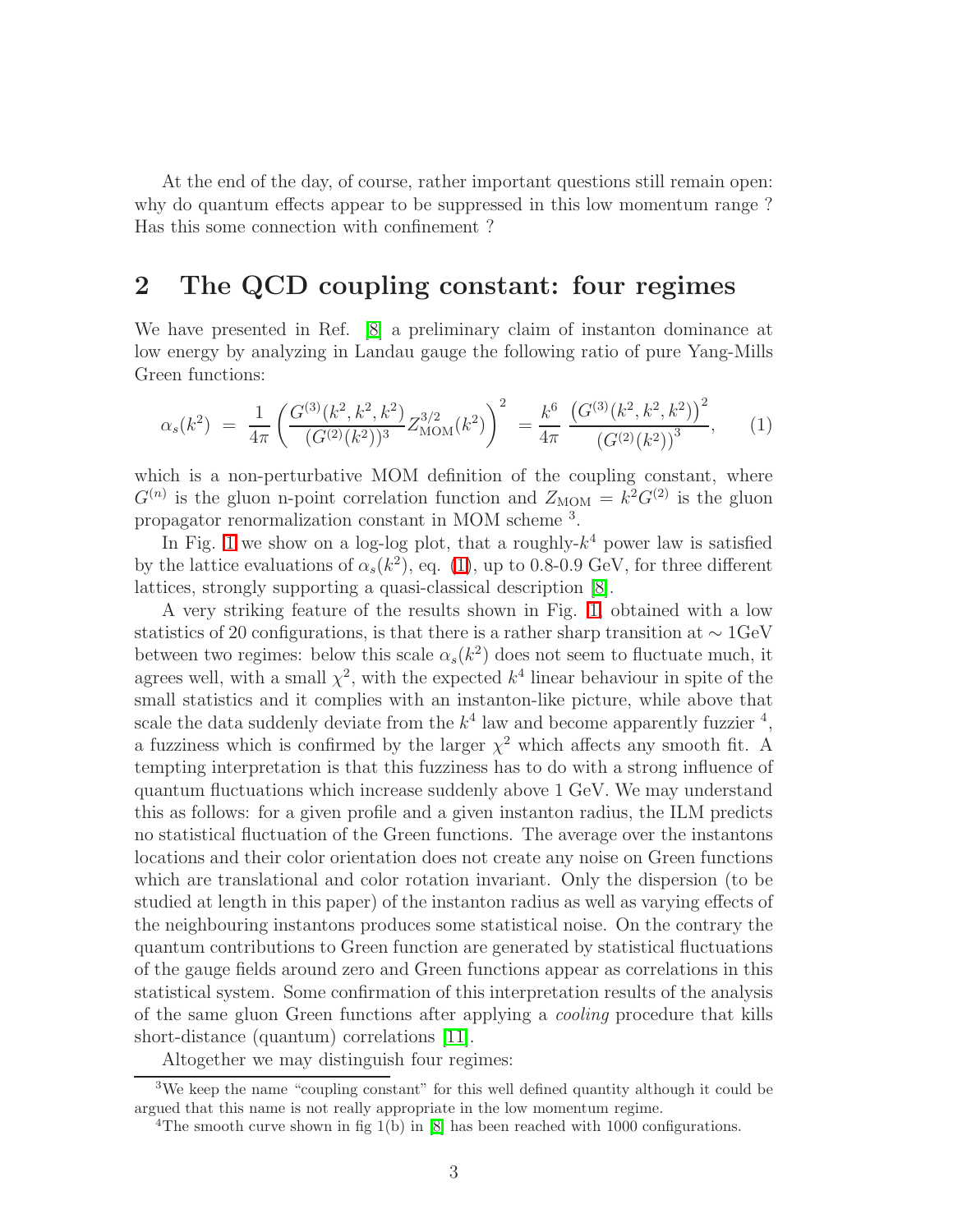- Above 2.6 GeV we have shown [\[12,](#page-30-8) [13\]](#page-30-9) that the lattice data were dominated by perturbative QCD with a significant non-perturbative correction describable via OPE by the expectation value of  $A<sup>2</sup>$ . This means clearly a dominance of quantum fluctuations with small corrections from the  $A<sup>2</sup>$  condensate which may be generated by the quasi-classical solutions. Indeed the quasi-classical solutions, being large structures, are seen by the hard propagating gluons as an effectively translational invariant background. It is then easy to show that their dominant effect is amenable to an OPE treatment of the lowest dimension operator:  $A^2$  [\[14\]](#page-30-10).
- Between  $\sim 0.4$  and  $\sim 0.9$  GeV the quasi-classical contributions dominate and the quantum effects are strongly depressed.
- The 1.0 to 2.6 GeV region shows a strong quantum effect. However, it is not at all describable in terms of perturbation theory. A description in terms of quantum fluctuations in a quasi-classical background should be tried. The latter background can no longer be treated as simply as in the large momentum regime. Other non-perturbative effects may also play a role, for example related to confinement.
- The very low momentum region below  $\sim 0.4$  GeV is still "terra incognita" and, being of the order of  $2\pi/L$ , (L being the lattice length) possibly strongly sensitive to finite volume artifacts.

### 3 A modified profile for the instanton-liquid model

In the following, we will try to describe the Green functions assuming that the relevant quasi-classical solutions are instanton liquids. Let us compute the quantity in eq. [\(1\)](#page-2-0). We describe gluon fields in the low energy regime as a superposition of modified instantons, a quasi-classical background dominance being assumed. In this framework, the gauge field in Landau gauge will be given by:

$$
g B_{\mu}^{a}(\mathbf{x}) = 2 \sum_{i} R_{(i)}^{a\alpha} \overline{\eta}_{\mu\nu}^{\alpha} \frac{(x_{\nu} - z_{\nu}^{i})}{(x - z^{i})^{2}} \phi \left(\frac{|x - z^{i}|}{\rho_{i}}\right) , \qquad (2)
$$

<span id="page-3-0"></span>where  $z^i$  ( $\rho_i$ ) are the center (radius) of the instantons,  $\overline{\eta}_{\mu\nu}^{\alpha}$  is known as 't Hooft symbol,  $R_{(i)}^{a\alpha}$  are color rotations embedding the canonical  $SU(2)$  instanton into the  $SU(3)$  gauge group,  $\alpha = 1, 3$   $(a = 1, 8)$  is an  $SU(2)$   $(SU(3))$  color index, and the sum is extended over instantons and anti-instantons.

The classical solution for an isolated instanton is the standard BPST one,  $\phi(\xi) = 1/(\xi^2 + 1)$  [\[1\]](#page-29-0). Nevertheless, the superposition [\(2\)](#page-3-0) with a BPST profile is not a solution of Yang-Mills equations (since they are not linear). Hence,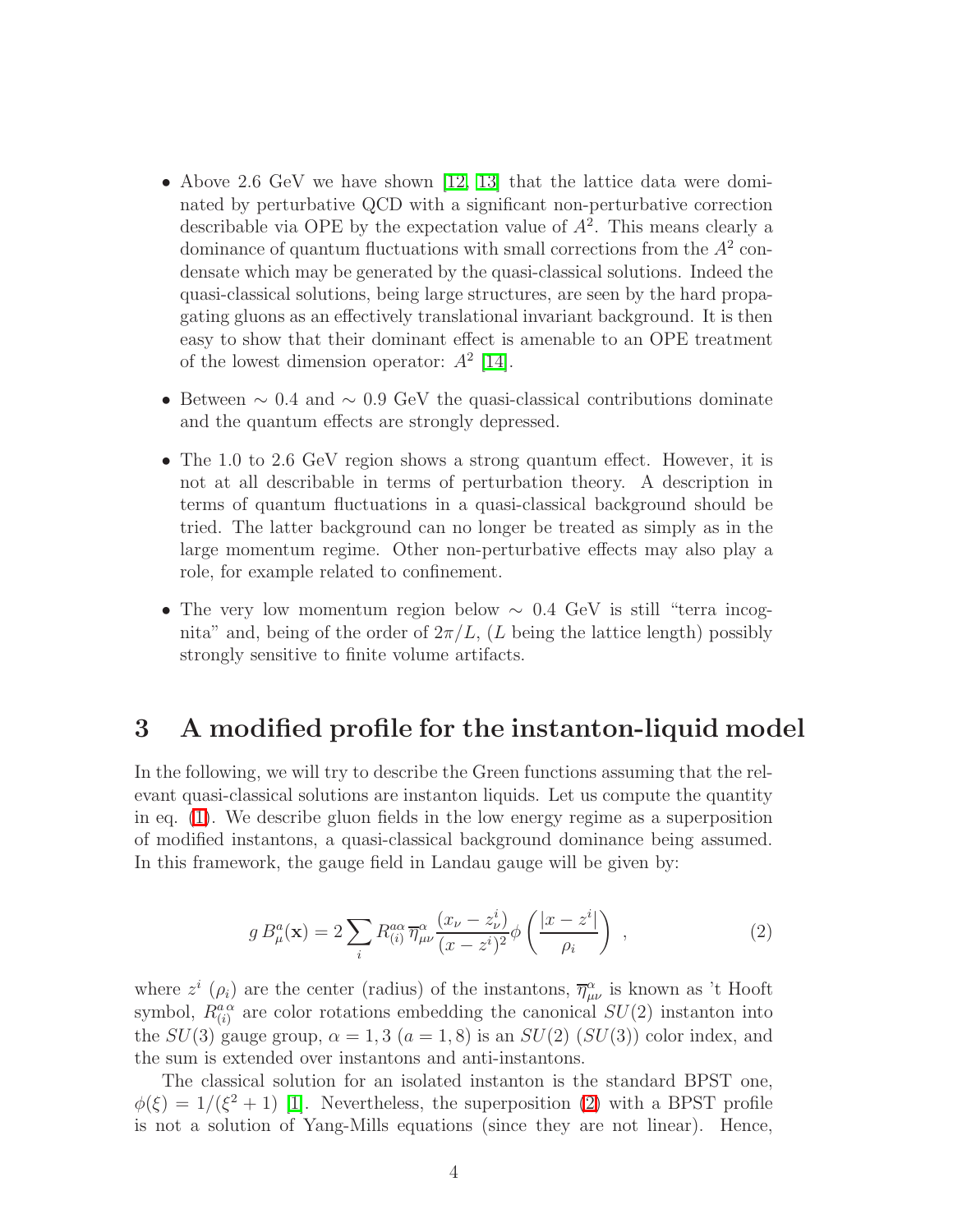

<span id="page-4-0"></span>Figure 1: The low momentum  $k^4$  behavior of  $\alpha_s(k^2)$  on log-log plots for three different lattices ((5.6,24), (5.7,32), (5.8,24)) using 20 configurations. Notice that above  $\sim 1$ GeV, no smooth line can be easily drawn joining the lattice data.

we will discuss below a parameterization of the profile function inspired by an approximated minimization of the action for a finite density of instantons <sup>5</sup> .

Then, just by assuming random color orientation and instanton position  $<sup>6</sup>$ ,</sup> from eq.  $(2)$  we obtain (see [\[8\]](#page-30-4)):

<span id="page-4-1"></span>
$$
g^{2}G_{(I)}^{(2)}(k^{2}) = \frac{n}{8} < \rho^{6}I(k\rho)^{2} >
$$

$$
g^{3}G_{(I)}^{(3)}(k^{2}, k^{2}, k^{2}) = \frac{n}{48 k} < \rho^{9}I(k\rho)^{3} >
$$
(3)

where *n* stands for the instanton density,  $\langle \cdots \rangle$  denotes average over the instanton radius for a given radius distribution  $\mu(\rho)$ , normalized to 1, and where

$$
I(s) = \frac{8\pi^2}{s} \int_0^\infty z \, dz J_2(sz) \, \phi(z) \;, \quad s > 0 \; ; \tag{4}
$$

 $J_2$  being the second order Bessel J function. The factor  $g^n$  for n-points Green functions in l.h.s. of eq. [\(3\)](#page-4-1) comes from the factor g in the l.h.s. of eq. [\(2\)](#page-3-0).

<sup>&</sup>lt;sup>5</sup>The function  $\phi$  in eq. [\(2\)](#page-3-0) is related to the function P in eq. (6) of ref. [\[8\]](#page-30-4) by the relation  $P(\xi^2) = 2\phi(\xi)/\xi^2$ .

<sup>&</sup>lt;sup>6</sup>This means that we neglect the color correlation which might exist, for example, between neighbouring instantons, an assumption which is usually done and which amounts to consider this instanton liquid as not being ordered.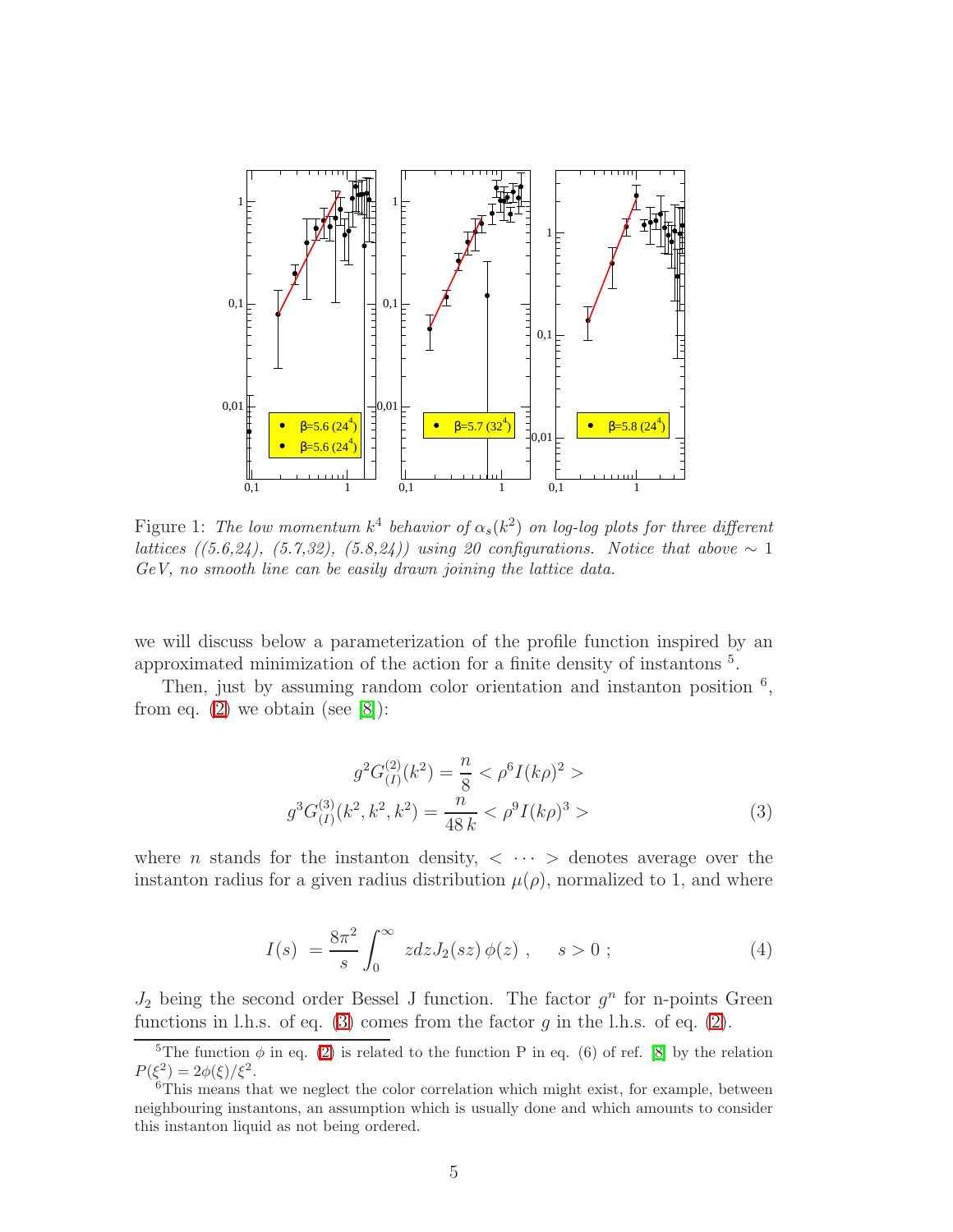<span id="page-5-3"></span>Then, from Eq. [\(1\)](#page-2-0) we get:

$$
\alpha_{s(I)}(k) = \frac{k^4}{18\pi n} \frac{<\rho^9 I(k\rho)^3 >^2}{< \rho^6 I(k\rho)^2 >^3} \,. \tag{5}
$$

As a first approximation, if we consider all instantons to have the same radius, we obviously obtain:

<span id="page-5-0"></span>
$$
\frac{<\rho^9 I(k\rho)^3>^2}{<\rho^6 I(k\rho)^2>^3} = 1 , \qquad (6)
$$

and recover an exact  $k^4$ -power law for any instanton profile.

In [\(6\)](#page-5-0) the influence of the profile will only appear as a sub-leading contribution, that will also depend on the instanton radius distribution (See section [5.](#page-15-0)), while in [\(3\)](#page-4-1) the leading contributions to the Green functions depend on the profile and will therefore be used by us to gain some understanding about the instanton radial shape and radii. Indeed, it will be manifest (see fig. [3\)](#page-9-0) that the BPST profile cannot account for the low momentum behaviour of Green functions.

#### The variational Diakonov & Petrov equation.

If the QCD vacuum can be understood as an instanton liquid of finite density (See [\[5\]](#page-30-1), for example), the BPST profile will no longer be valid (it is only a zero density limit) especially at large distance from the instanton center where the overlap of neighboring instantons becomes important. Being interested in the low momentum regime we cannot neglect these effects.

A possible method to include the effect of instanton interactions, is to study the profile that minimizes the action of the instanton ensemble. Such a procedure was used in [\[4\]](#page-30-0), where, through the Feynman variational principle, the equation

$$
-\left(x^2 \frac{d}{dx^2}\right)^2 \phi + \left(1 + \frac{\alpha_{\rm DP}^2 x^2}{4}\right) \phi - 3\phi^2 + 2\phi^3 + \frac{x^2}{6\beta(\rho)} \frac{\delta C_{N_C}}{\delta \phi} = 0,
$$
\n(7)

<span id="page-5-2"></span>was obtained for the best profile,  $\phi$ , eq. (6.7) in [\[4\]](#page-30-0)<sup>7</sup>. In the last term  $\beta(\rho)$  =  $8\pi^2/g^2(\rho)$  where  $g(\rho)$  is the running coupling constant evaluated at the instanton radius scale and  $C_{N_C}$  is a factor containing the quantum corrections that multiply the instanton liquid partition function and are basically defined by the functional determinants in eq. (2.19) of [\[4\]](#page-30-0). The value of  $\alpha_{\text{DP}}$  which represents an average classical effect of the other instantons on one of them is given by

$$
\alpha_{\rm DP}^2 = \frac{4}{3} \gamma_0^2 n \frac{\beta(\overline{\rho})}{\beta(\rho)} < \int_0^\infty dx^2 \phi^2 \left(\frac{x}{\rho}\right) > . \tag{8}
$$

<span id="page-5-1"></span><sup>&</sup>lt;sup>7</sup>We correct for a factor  $x^2$  in the last term which misprinted in the quoted paper. The same for the square of the function  $\phi$  in eq. [\(8\)](#page-5-1).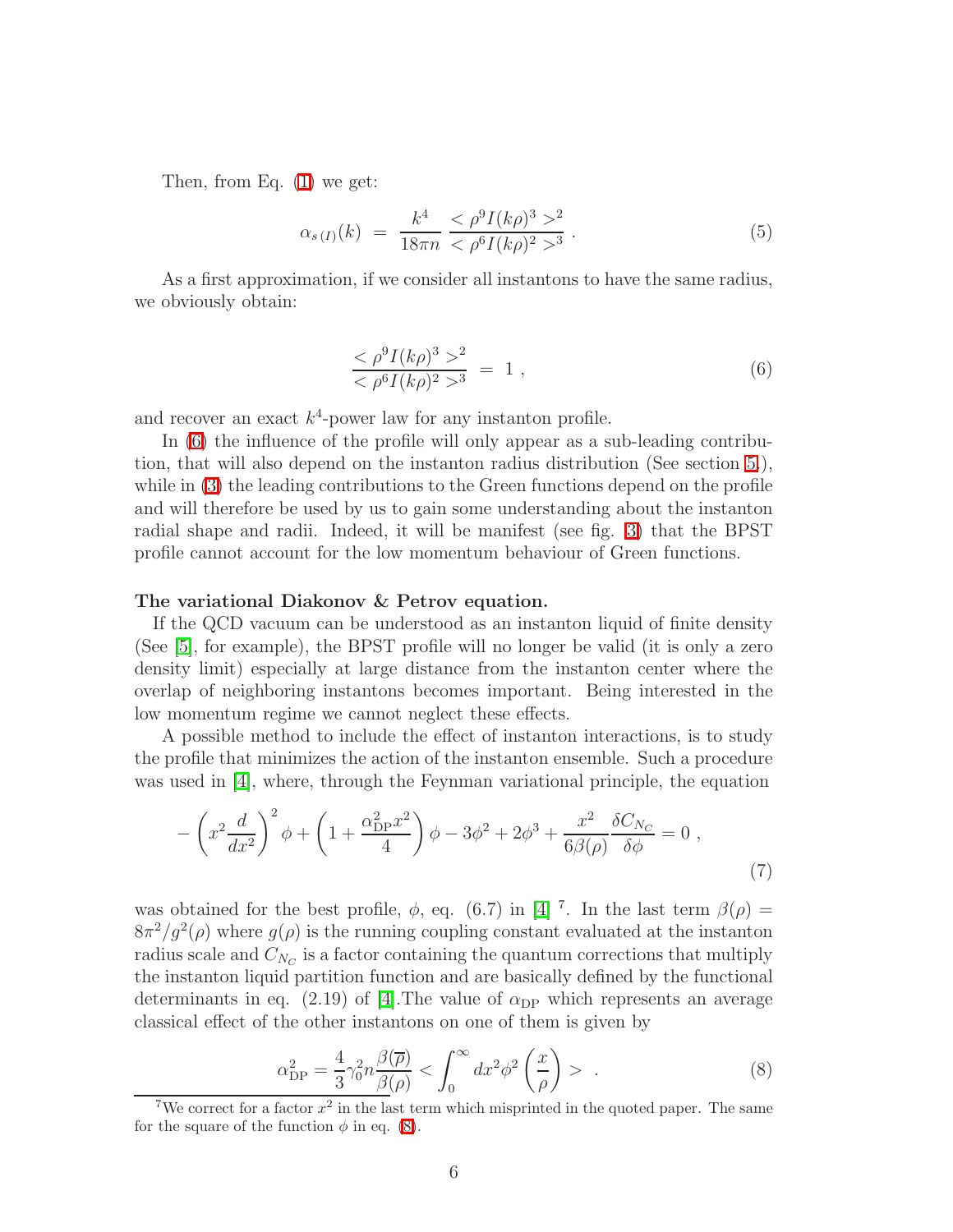where the parameter  $\gamma_0$  is related to the instanton interaction strength,

$$
\gamma_0^2 = \frac{27N_c\pi^2}{4(N_c^2 - 1)} \,. \tag{9}
$$

Thus, if we assume the same radius for all the instantons, this equation reduces to

$$
\alpha_{\rm DP}^2 \simeq \frac{9N_c \pi^2}{N_c^2 - 1} n \int_0^\infty dx^2 \phi^2 \left(\frac{x}{\rho}\right) \ . \tag{10}
$$

<span id="page-6-1"></span>The last term in eq. [\(7\)](#page-5-2), involving a functional derivative of the functional determinants, is hard to compute and explicitely violates scale invariance (in the sense that  $\phi(\frac{x}{a})$  $\frac{x}{a}$ ) is still a solution if n is divided by  $a^4$ ). Let us remark that this is true only if we do not take into account the  $\rho$  dependance of  $\alpha_{\text{DP}}$  due to  $\beta(\rho)$ .

Now assuming that  $\alpha_{\text{DP}}$  is approximately constant, it is argued in [\[4\]](#page-30-0) (discussion before eq.  $(6.1)$  that one can neglect this term to get a scale invariant equation governing the large distance shape of the profile function assumed to be dominated by classical interaction. Of course, we should borrow from the neglected term some scale invariance breaking to fix the instanton size and match to the BPST solution at small distances. This can be done  $e.g.$  by explicitely writing the profile as a function of  $|x|/\rho$ ,  $\rho$  defining the instanton size through the condition  $\phi(1) = 1/2$ .

The term in  $\alpha_{\text{DP}}$  enforces a squeezing of the instantons and therefore controls the large x behaviour of  $\phi(x)$ . For  $|x| \gg \rho$  we can neglect in Eq. [\(7\)](#page-5-2) the non linear terms obtaining the following Bessel equation:

$$
\left\{ x^2 \frac{d^2}{d|x|^2} + |x| \frac{d}{d|x|} - \left( 4 + \alpha_{\text{DP}}^2 x^2 \right) \right\} \phi \left( \frac{|x|}{\rho} \right) = 0 \,. \tag{11}
$$

<span id="page-6-0"></span>Therefore we have:

$$
\phi\left(\frac{|x|}{\rho}\right) \underset{x \gg \rho}{\sim} c K_2(\alpha_{\text{DP}}|x|) \sim c \frac{e^{-\alpha_{\text{DP}}|x|}}{\sqrt{|x|}}, \qquad (12)
$$

<span id="page-6-2"></span>where c is an unknown coefficient which could be determined from the scale invariance breaking condition. Let us make further remarks about Eq. [\(7\)](#page-5-2) after neglecting the  $C_{N_C}$  term: the authors of [\[4\]](#page-30-0) claim that at small x the term proportional to  $\alpha_{\text{DP}}^2 x^2$  becomes small and therefore can be neglected, recovering the instanton equation. This term is nevertheless not negligeable wih respect to  $\phi - 3\phi^2 + 2\phi^3$  which tends to 0 when  $x \to 0$ . Furthermore this equation has no solution going to 0 at infinity and to 1 at  $x = 0$  because a singularity emerges at some small finite value of  $x$ .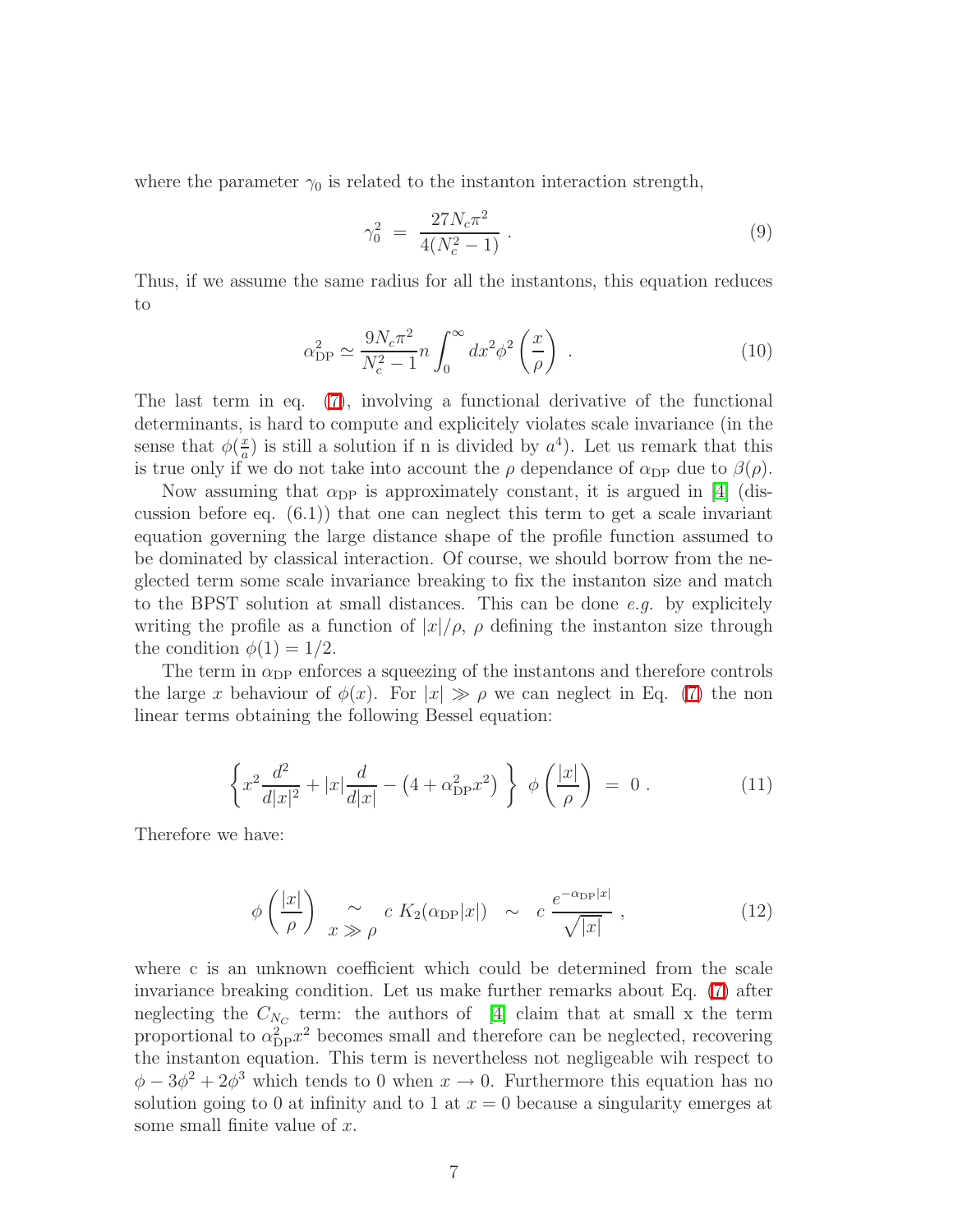For the above reasons, we prefere to use in the next sections instead of direct solutions of eq. [\(11\)](#page-6-0) the following parametrization:

$$
\phi\left(\frac{|x|}{\rho}\right) = \frac{(\alpha_{\text{DP}}\rho)^2}{2} \frac{K_2(\alpha_{\text{DP}}x)}{1 + \frac{(\alpha_{\text{DP}}\rho)^2}{2}K_2(\alpha_{\text{DP}}x)},\tag{13}
$$

<span id="page-7-1"></span>that behaves as  $K_2(\alpha_{\text{DP}}|x|)$  at  $x \gg \rho^8$  and at short distances as:

$$
\phi\left(\frac{|x|}{\rho}\right) = \frac{\rho^2}{\rho^2 + x^2} + O(\alpha_{\text{DP}} x) ,\qquad (14)
$$

<span id="page-7-0"></span>where for  $\alpha_{\text{DP}} x \ll 1$  we indeed recover the BPST instanton. Remember that the zero  $\alpha_{\text{DP}}$  limit is also, from eq. [\(10\)](#page-6-1), the zero density limit. Notice that the imposed constraint, expressed by eq.  $(14)$ , of a behaviour a la BPST at  $\alpha_{\text{DP}} x \ll 1$  is de facto the scale invariance breaking condition in our approach. It differs slightly from DP's proposal  $\phi(1) = 1/2$  since  $\phi(1) = 1/2 - (\alpha_{\text{DP}}\rho)^2/16 +$  $O((\alpha_{\text{DP}}\rho)4)$ . For the values of  $\alpha_{\text{DP}}$  and  $\bar{\rho}$  which we will use to fit the lattice data both are in practice equivalent. We show in fig. [2](#page-8-0) a plot of this profile for  $x/\rho > 1/2$  compared to a numerical solution of Eq. [\(7\)](#page-5-2) equal to  $1/2$  at  $x/\rho = 1$ and going to 0 at infinity (for  $\alpha_{\text{DP}}\rho = 0.675$ ). In the following, we will consider eq. [\(13\)](#page-7-1) as our optimal choice for the profile function.

### <span id="page-7-2"></span>4 Green functions

The goal of this section is to apply the parameterization in eq. [\(13\)](#page-7-1) to fit our numerical results, obtaining thus  $\rho$ ,  $\alpha_{\text{DP}}$  and the instanton density. We start by writing the gauge field as the addition of a classical part,  $B^a_\mu(\mathbf{x})$ , and a quantum one,  $Q_B(\mathbf{x})$ , depending in general on the classical background:

$$
A_{\mu}^{a}(\mathbf{x}) = B_{\mu}^{a}(\mathbf{x}) + (Q_{B})_{\mu}^{a}(\mathbf{x}), \qquad (15)
$$

then, for the two-point gluon Green function, we can write  $9$ :

$$
\langle A^a_\mu(\mathbf{0}) A^b_\nu(\mathbf{x}) \rangle = \langle B^a_\mu(\mathbf{0}) B^b_\nu(\mathbf{x}) \rangle + \langle (Q_B)^a_\mu(\mathbf{0}) (Q_B)^b_\nu(\mathbf{x}) \rangle , \qquad (16)
$$

<span id="page-7-3"></span> ${}^{8}$ In ref. [\[15\]](#page-30-11), in the context of a constrained instanton model, the authors propose Ansätze to account for large-scale vacuum field fluctuations also by matching similarly large and short distances limits of their constrained instanton equation. They also obtain solutions decaying exponentially at large distances.

<sup>9</sup>Crossed terms vanish if the background corresponds to a local minimum of the action i.e. to a classical solution.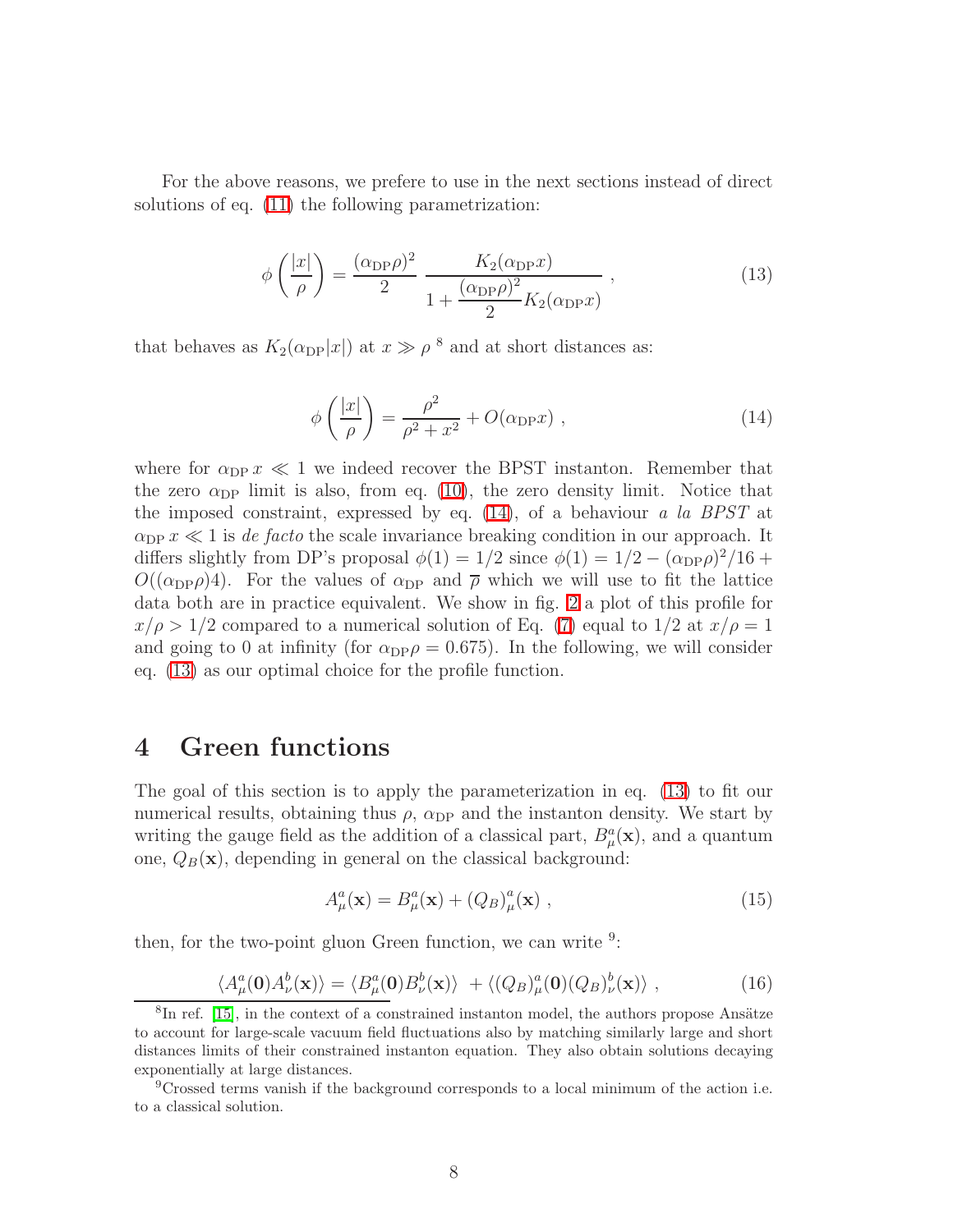

<span id="page-8-0"></span>Figure 2: Comparison between our parametrization of the profile function wit  $\alpha_{DP} \rho =$ 0.68 and the exact solution of the Diakonov and Petrov equation.

or after Fourier transformation,

$$
G_{\text{lattice}}^{(2)}(k^2) = G_{(I)}^{(2)}(k^2) + G_Q^{(2)}(k^2) \tag{17}
$$

The working hypothesis we derive from the interpretation of fig. [1,](#page-4-0) is that in a certain region of momenta, say below ∼ 1 GeV, quantum effects are strongly suppressed and only classical properties are seen. Of course, we introduce this hypothesis based on a phenomenological observation, but it is not unconceivable that an intrinsically non-perturbative phenomenon like confinement could cause the disappearance of quantum correlations at distances larger than the confining scale.

### <span id="page-8-1"></span>4.1 Estimated corrections to the instanton liquid model

From our data we have been led to fit the bare Green functions to the r.h.s of eq. [\(3\)](#page-4-1) in a range  $k_{\text{min}} < k < k_{\text{max}}$  without any correction. It is far from obvious that we can neglect either quantum corrections or lattice truncations of the quasiclassical model. This subsection is devoted to justify our choice. For the sake of clarity, we will pay the price of anticipating on the results of some fits which will be later detailed.

(i) The Green functions  $G^{(n)}$  estimated from three different lattice spacings match reasonably to each other, after a mere rescaling to a common value for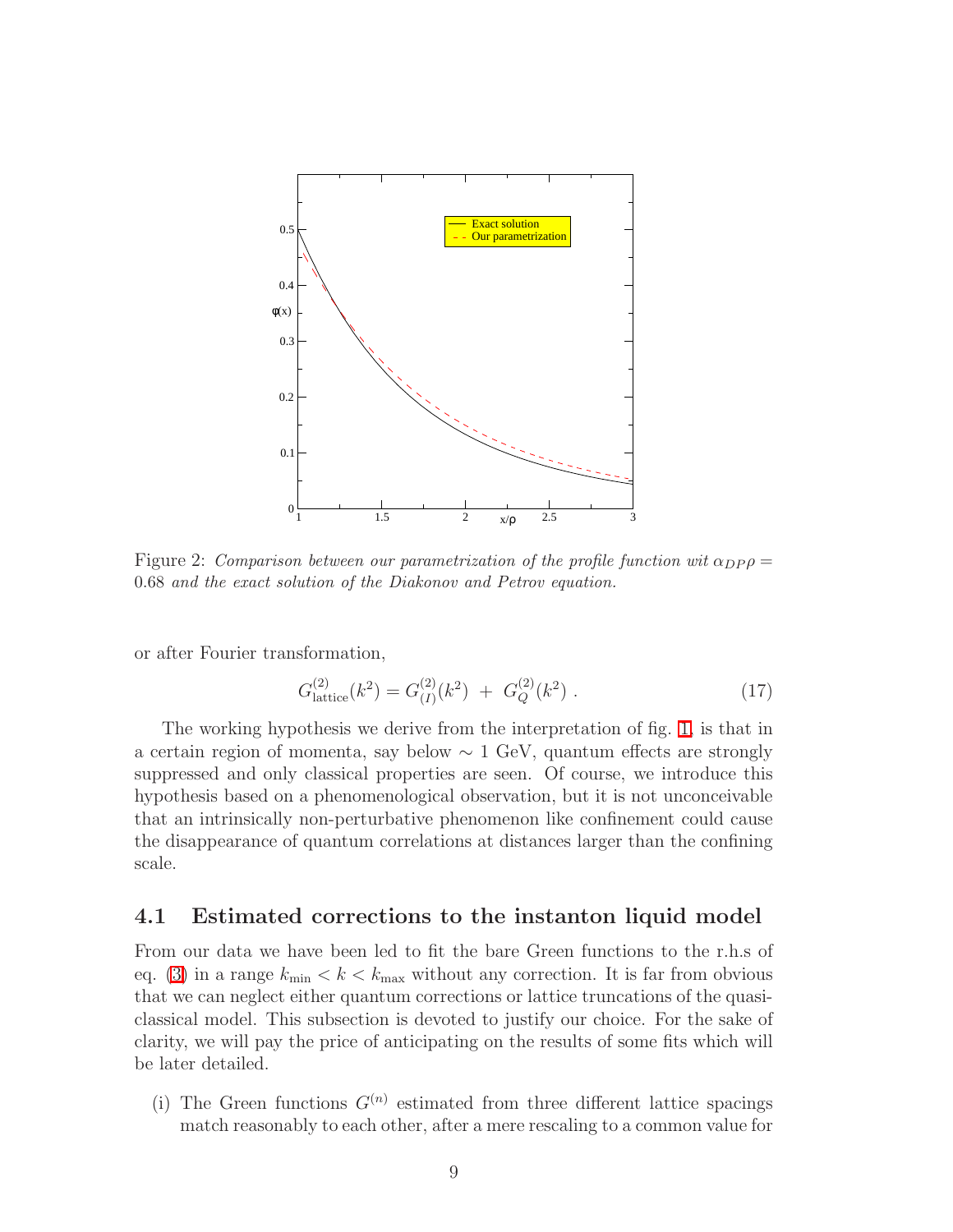

<span id="page-9-0"></span>Figure 3: (a) We plot the gluon propagator,  $k^2G^{(2)}$ , for the three lattices after a rescaling that matches data from  $\beta = 5.7$  and  $\beta = 5.8$  to those from  $\beta = 5.6$ . The dotted line is obtained from the BPST profile with  $\rho = 0.3$  fm and the solid line is the best fit using our profile parameterization for the gluon propagator. BPST cannot manifestly describe lattice data. (b) The points are lattice evaluations of symmetric vertex,  $k^6G^{(3)}$ . The solid line is the best fit for the vertex with our profile parameterization, the density being required to be the same for both propagator and vertex, and the dotted is the best fit with a free density in the fitting.

some  $k_{\text{max}}$  of the order of 1 GeV (see Fig. [3\)](#page-9-0). These matching coefficients are close to 1, approximately in the ratios 0.95 / 1.0/ 1.05 for  $\beta = 5.6, 5.7, 5.8$ .

- (ii) It is difficult to know precisely which mechanism drives these matching coefficients slightly away from 1: quantum corrections, ultraviolet/infrared cutoffs on quasi-classical solutions. It is also impossible to know if these corrections are multiplicative, additive or of a more complex nature. The main lesson is that these corrections are small, and we decide for convenience to describe them by a multiplicative rescaling factor.
- (iii) This factor is defined as

$$
\Gamma^{(m)}(k^2, a^{-1}) = \frac{G_{\text{lattice}}^{(m)}(k^2, a^{-1})}{G_{(I)}^{(m)}(k^2)}, \qquad (18)
$$

<span id="page-9-1"></span>where  $a^{-1}$  is the regularization scale i.e. the inverse lattice spacing and  $G_{(I)}^{(m)}$  $\binom{m}{(I)}(k^2), m = 2, 3$  are given in eq. [\(3\)](#page-4-1). The functions  $\Gamma^{(m)}(k^2, a^{-1}) n \beta/6^{10}$ ,  $n \stackrel{(1)}{\overbrace{\text{being the instanton density, are plotted up to an unknown global constant}}$ in fig. [4\(](#page-10-0)a).  $G^{(2)}_{(I)}$  $\binom{2}{I}(k^2)$  is here the best fit to be discussed later. These plots show the good matching of different lattice spacings after performing a

<sup>&</sup>lt;sup>10</sup>The factor  $\beta/6 \equiv 1/g^2$  comes from the factor  $g^2$  in eq. [\(3\)](#page-4-1).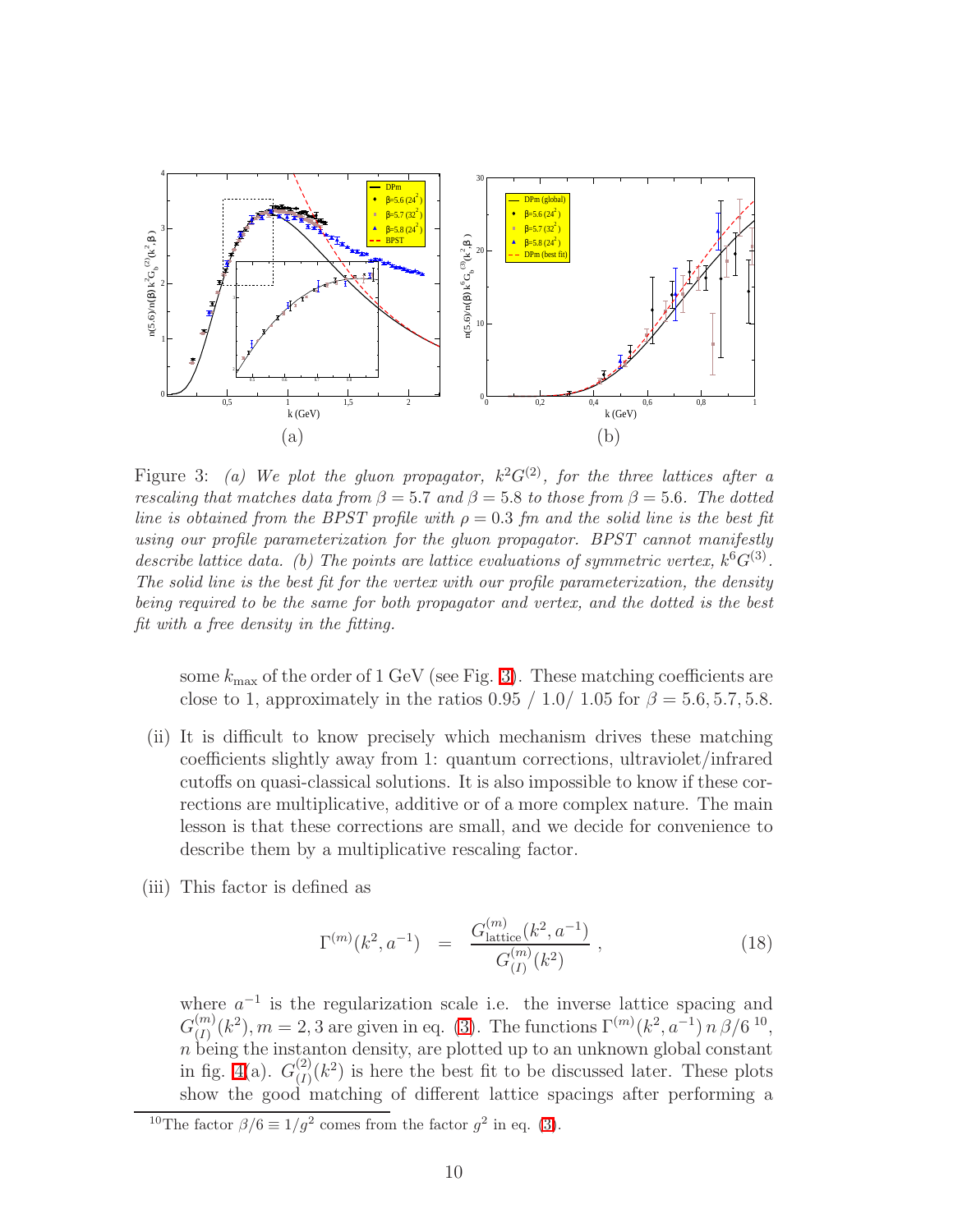constant multiplicative rescaling  $(fig 4(b))$  $(fig 4(b))$  $(fig 4(b))$  shows the result of this rescaling). They show a wide parabola having its minimum around  $k = 0.65$  GeV, this minimum is around 7 to 8 which corresponds to the order of magnitude of the instanton density we will derive (the other factors being close to 1).

One possible explanation of this parabolic behaviour is an expected increase of quantum corrections towards larger  $k$  and, towards lower  $k$ , a relative increase of the ratio due to the fast decrease of the denominator in eq. [\(18\)](#page-9-1): for example the fast increase at low  $k$  might be due to *additive* quantum corrections which are only visible when the quasi-classical background is very small. Additive corrections are anyhow necessary at  $k = 0$  since the lattice data are non vanishing while the denominator of eq. [\(18\)](#page-9-1) is zero. Whether this non vanishing of the lattice propagator at  $k = 0$  is a finite volume effect violating Zwanziger's theorem [\[17\]](#page-30-12), will not be discussed in this paper since, as already mentioned, we restrain from discussing the finite-volume sensitive region below  $\sim 0.4$  GeV.



<span id="page-10-0"></span>Figure 4: (a) We plot the ratios  $n \Gamma^{(2)}(k^2, a^{-2}) \beta/6$  where n is the instanton density and  $\Gamma^{(2)}$  defined in eq. [\(18\)](#page-9-1), for the three lattices, the squares, triangles and circles corresponding respectiveley to  $\beta = 5.8$ ,  $\beta = 5.7$  and  $\beta = 5.6$ . The horizontal axis represents the momentum in  $GeV.$  (b) The same points as in (a) but with the multiplicative rescaling performed. Different  $\beta$ 's coincide quite well, all show a parabolic type dependence in k.

(iv) If we stick to the momentum range plotted in fig. [4\(](#page-10-0)b) these ratios do not deviate from a constant by more than a few percent. We will therefore perform our fits only in this range  $k_{\min} - k_{\max}$ <sup>11</sup> and approximate  $\Gamma^{(2)}(k^2, a^{-1})$ 

<sup>&</sup>lt;sup>11</sup>To be precise our fits use the window  $k_{\text{min}} = 0.44$  and  $k_{\text{max}} = 0.89$ .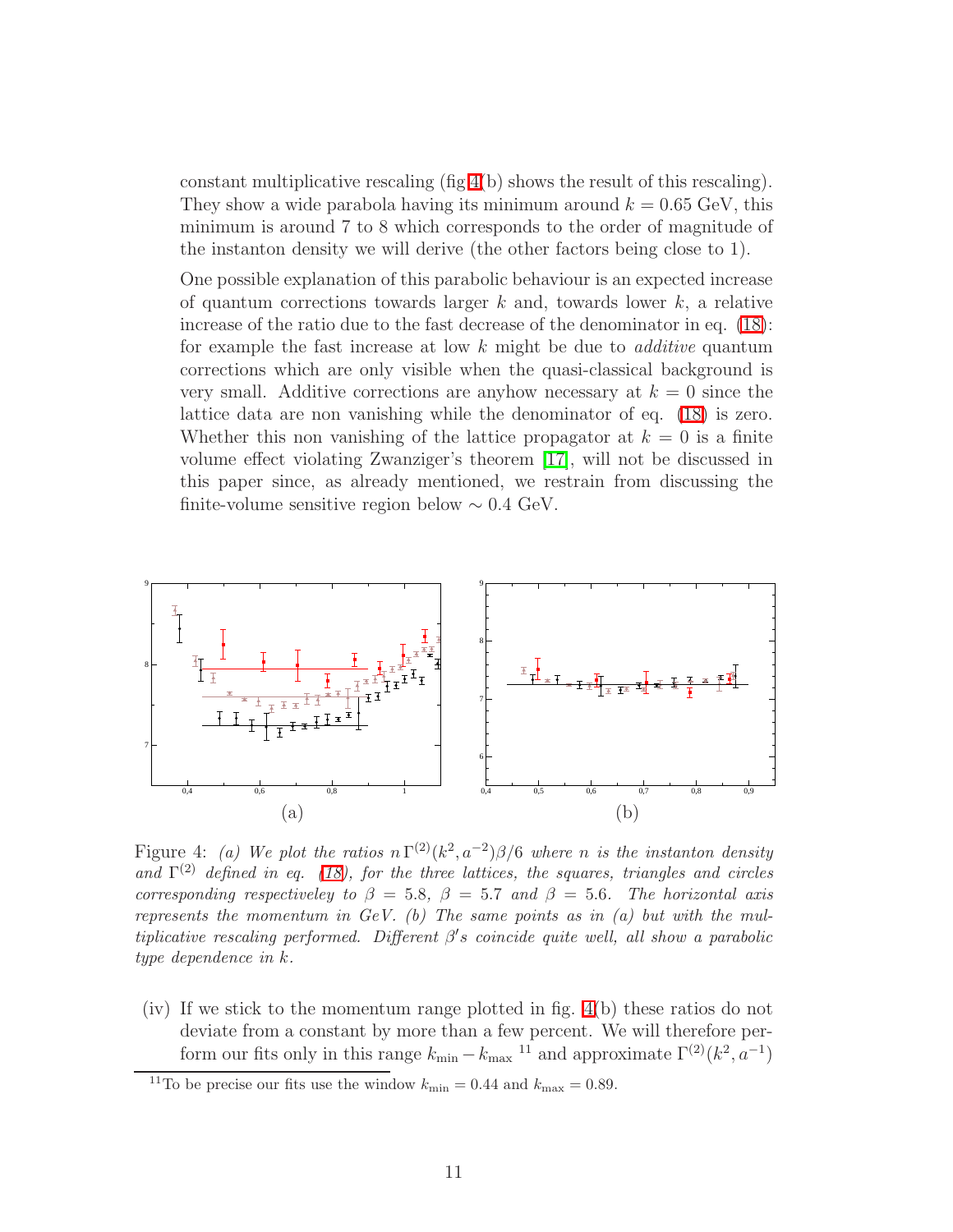by a constant:

$$
\Gamma^{(2)}(k^2, a^{-1}) \sim k_{\min}^2 \lesssim k^2 \lesssim k_{\max}^2 \Gamma^{(2)}(a^{-1}) \tag{19}
$$

(v) Since from fig. [4\(](#page-10-0)a) the different  $\Gamma^{(2)}(a^{-1})$  differ also by no more than a few percent we decide to take from now on all these  $\Gamma^{(2)}(a^{-1})$ 's as equal at the cost of an expected discrepancy between the fitted densities of a few percent. We take

$$
\forall a^{-1}, \quad \Gamma^{(2)}(a^{-1}) = \Gamma^{(2)}(a^{-1}(5.6)) . \tag{20}
$$

<span id="page-11-0"></span>where  $a^{-1}(5.6)$  is the inverse lattice spacing for  $\beta = 5.6$ .

(vi) We now wonder if the hypothesis eq.[\(20\)](#page-11-0) can be extended to the coefficients  $\Gamma^{(3)}(a^{-1})$ . The small dependence on k and on  $a^{-1}$  can be seen, although with larger errors, in fig. [3\(](#page-9-0)b) where the different lattice data seem to fit one common solid curve representing the model. The next question is the validity of the hypothesis

$$
\Gamma^{(3)}(a^{-1}) = \Gamma^{(2)}(a^{-1}). \tag{21}
$$

<span id="page-11-1"></span>To test the hypothesis  $\Gamma^{(3)} \sim \Gamma^{(2)}$  we can look at fig. [5.](#page-13-0) The vertical axis corresponds to the ratio  $\Gamma^{(3)}(a^{-1}(5.6)/\Gamma^{(2)}(a^{-1}(5.6))$  or equivalently to  $n^{(3)}/n^{(2)}$  where we define  $n^{(m)} \equiv n\Gamma^{(m)}(a^{-1}(5.6))$ , n being the instanton density. The horizontal axis corresponds to the instanton radius  $\rho$ , supposed to be the same for all instantons. For that instanton radius a best fit of the bare Green functions is performed according to the formula:

$$
G_{\text{lattice}}^{(m)}(k^2, a^{-1}) = G_{(I)}^{(m)}(k^2) \Gamma^{(m)}(a^{-1}(5.6)) \tag{22}
$$

with  $G_{(I)}^{(m)}$  $\binom{m}{(I)}(k^2)$  given by eq. [\(3\)](#page-4-1). The plot [5](#page-13-0) shows for each  $\rho$  an agreement between different  $\beta$ 's which is a surprise: it tells that the ratio  $\Gamma^{(3)}(a^{-1})/\Gamma^{(2)}(a^{-1})$  is almost independent of the lattice spacing even though it does strongly depend on  $\rho$ . The dotted curve shows the  $\chi^2$  of the common fit to  $G^{(2)}$  and  $G^{(3)}$ . The smallest  $\chi^2$  corresponds to a ratio  $\Gamma^{(3)}(a^{-1})/\Gamma^{(2)}(a^{-1})$  ranging from 0.8 to 0.9, i.e. close to 1. This also corresponds to a value of the radius around 0.3 fm which is the one favored by phenomenology. This leads us to consider eq. [\(21\)](#page-11-1) as quite reasonable.

(vii) All the arguments up to now have shown an approximate equality to a few percent of all  $\Gamma^{(m)}(a^{-1})$ 's. We are left with an unknown global constant. The fact that these factors are so close to each other suggests that the corrections to the instantonic contribution (whatever their origin may be)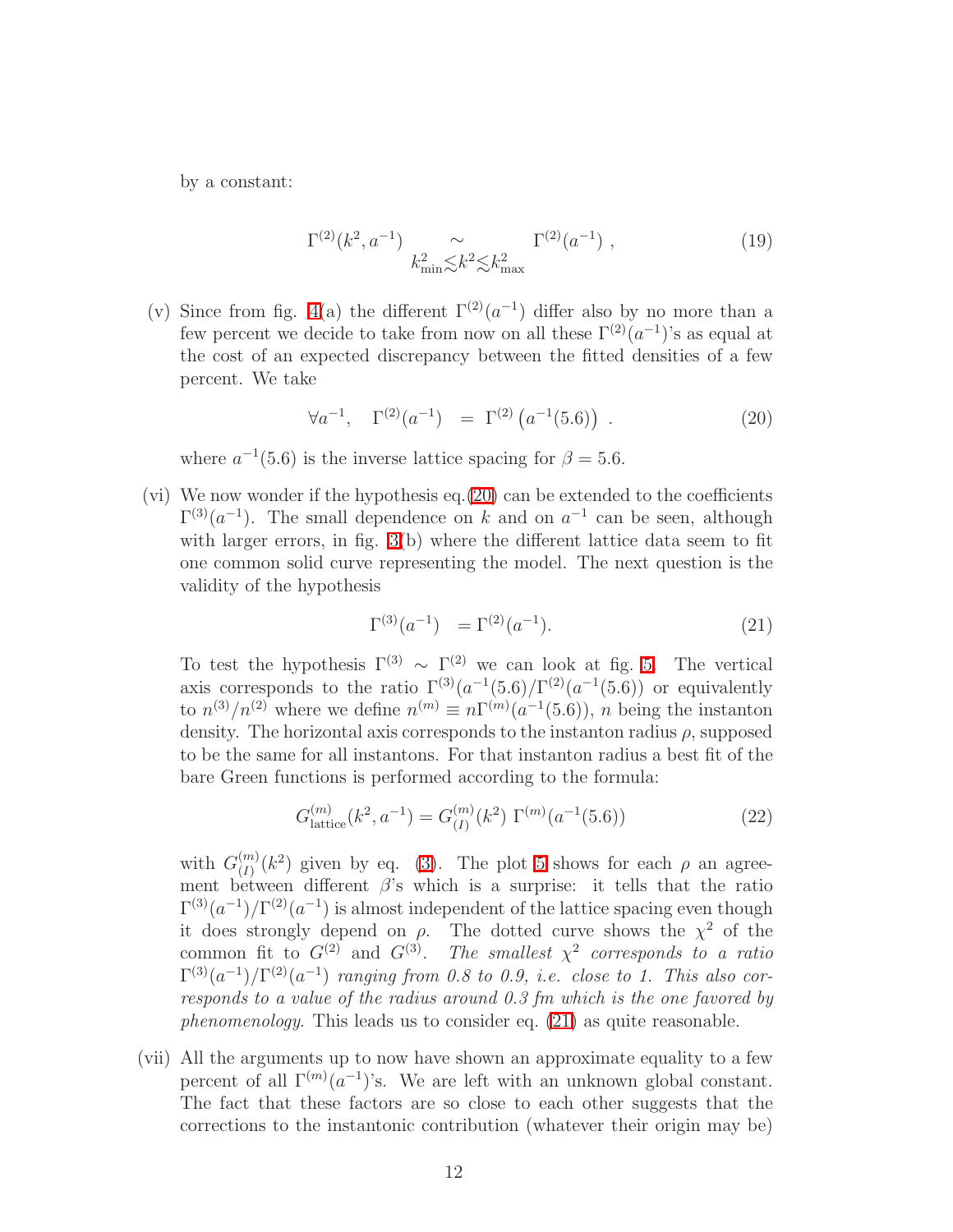are small. It is then natural to expect that these correction factors are also close to 1. This is confirmed by a result which will be detailed at the end of this paper via the following argument: if we initially take  $\Gamma^{(2,3)} \neq 1$ , apply MOM renormalisation and then eq.  $(1)$ , we obtain:

$$
\alpha_{\text{Latt}}(k) = \frac{k^6}{4\pi} \frac{\left(G_{\text{Latt}}^{(3)}(k^2, a_{\text{Latt}}^{-1})\right)^2}{\left(G_{\text{Latt}}^{(2)}(k^2, a_{\text{Latt}}^{-1})\right)^3} = \frac{\left(\Gamma^{(3)}(a_{\text{Latt}}^{-1})\right)^2}{\left(\Gamma^{(2)}(a_{\text{Latt}}^{-1})\right)^3} \quad \alpha_{(I)}(k) \tag{23}
$$

<span id="page-12-1"></span>where the term above the curly bracket in the r.h.s. introduces a supposedto-be-sub-leading correction, depending on the regularization parameter, that we neglect in our analysis for the present work (and did the same in [\[8\]](#page-30-4)). Let us anticipate some of our next results: the reasonable agreement between the instanton density obtained from the coupling constant  $\alpha_{\text{Latt}}(k)$ in table [3](#page-19-0) with the one in table [1](#page-13-1) implies a ratio  $(\Gamma^{(3)})^2/(\Gamma^{(2)})^3$  close to 1. The latter, combined with  $\Gamma^{(2)}/\Gamma^{(3)} \sim 1$  presented in the preceding item, ends up with an approximate justification of our hypothesis that all  $\Gamma^{(n)}(a^{-1}), n = 2, 3 \sim 1$  for all  $\beta$ 's in the range considered here.

Thus, our final working hypothesis is:

$$
\Gamma^{(m)}(k^2, a^{-1}) = 1 \quad \text{for} \quad m = 2, 3 \quad \text{and} \quad k_{\min} < k < k_{\max}.\tag{24}
$$

<span id="page-12-0"></span>with  $k_{\text{min}} = 0.44 \text{ GeV}$  and  $k_{\text{max}} = 0.89 \text{ GeV}$ .

### 4.2 Numerical results.

The numerical data that we shall exploit systematicaly all over the paper result from two simulations on a 24<sup>4</sup> lattice with bare coupling constants given by  $\beta = 5.6$  and  $\beta = 5.8$ , and a simulation on a  $32^4$  lattice for  $\beta = 5.7^{12}$ , in the Landau gauge. The gluon correlations functions are obtained from only 20 field configurations, that are enough to manifest the classical background effects we search for. However, more field configurations are available for some of the lattices and we used them to check that those exploited are not particularly biased<sup>13</sup>. We calibrate all these simulations with the ratios of lattice spacings for different  $\beta$ 's given in ref. [\[18\]](#page-30-13) and  $a_{\text{Latt}}^{-1}(\beta = 6.0) = 1.97 \text{ GeV}$  (this last value was used in ref. [\[19\]](#page-30-14) consistently with the very precise measurement of the lattice spacing resulting from a non-perturbatively improved action in ref. [\[20\]](#page-30-15)).

Coefficients in [\[18\]](#page-30-13) are fitted for  $\beta = 6/q^2 \geq 6$ . In this work, we make use of rather low values  $\beta$  < 6.0, in order to have larger volumes. These low values

<sup>&</sup>lt;sup>12</sup>With the two lattices for  $\beta = 5.6, 5.7$  we simulate practically the same physical volume and are thus in position to check lattice spacing artifacts.

<sup>13</sup>Our Jacknife errors estimate also the dependence on the set of configurations.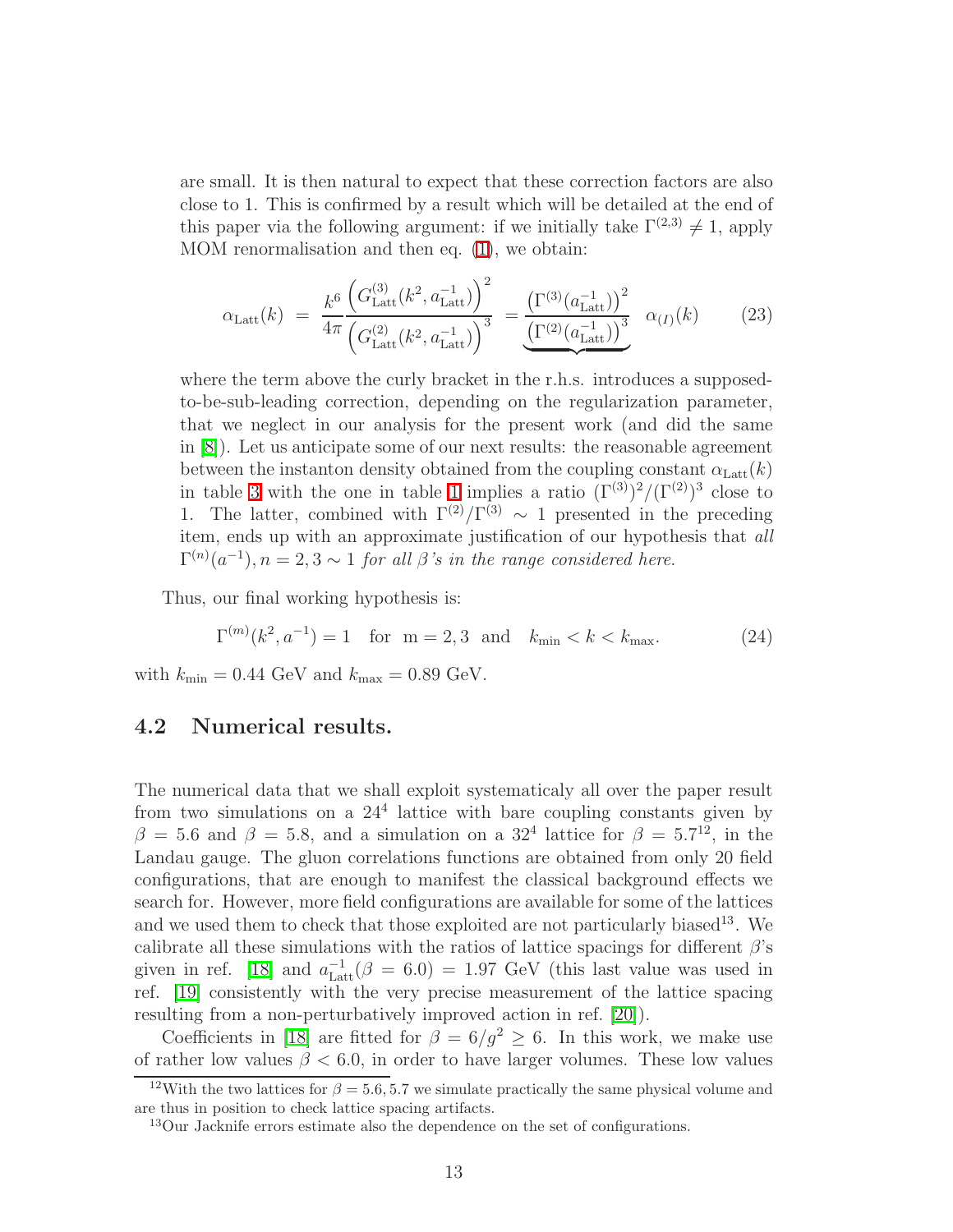

<span id="page-13-0"></span>Figure 5: We plot the ratios  $n^{(3)}/n^{(2)}$  where we define  $n^{(m)} \equiv n \Gamma^{(m)}(a^{-1}(5.6))$ , n being the instanton density. These are fitted from two-point and three-point Green functions for a fixed value of instanton radius, ρ, represented on the horizontal axis. The dotted line joins the optimal  $\chi^2/d.o.f.$  (on left y-axis) as a function of the radius.

of  $\beta$  show for the quantity  $\alpha_s$  a good scaling with results at  $\beta \geq 6.0$ , a signal that these lower  $\beta$ 's provide reasonable results. The risk with these simulations is the extrapolation needed to calibrate the lattice spacing, that might be a nonnegligible source of systematic error in our measures.

| <sub>tm</sub>         |               | 0.2      | 0.25     | 0.3      | 0.35     | 0.4      |
|-----------------------|---------------|----------|----------|----------|----------|----------|
|                       | $\beta = 5.6$ | 26.5(1)  | 13.18(5) | 7.75(3)  | 5.12(2)  | 3.63(1)  |
| n                     | $= 5.7$       | 27.2(1)  | 13.54(5) | 7.98(3)  | 5.28(3)  | 3.76(2)  |
| -4`<br>tm             | $= 5.8$       | 27.8(2)  | 13.9(1)  | 8.20(7)  | 5.41(4)  | 3.86(3)  |
| $\alpha_{\rm DP}\rho$ |               | 0.393(2) | 0.527(2) | 0.675(2) | 0.836(3) | 1.005(3) |
| d.o.f.                |               | 6.1      | 3.3      | 2.3      | 3.3      | 6.0      |

<span id="page-13-1"></span>Table 1: Best-fit parameters for several fixed instantons radii. The two- and threepoint Green functions are fitted simultaneously with the some instanton density. Note that the stated errors are only statistical.

We collect the results of our fits for several fixed instanton radii in tab. [1.](#page-13-1) An instanton density, although the same for both Green functions  $^{14}$ , is independently

 $14$ Notice the difference with the fits presented in fig. [5](#page-13-0) where different densities are assumed for  $G^{(2)}$  and  $G^{(3)}$ .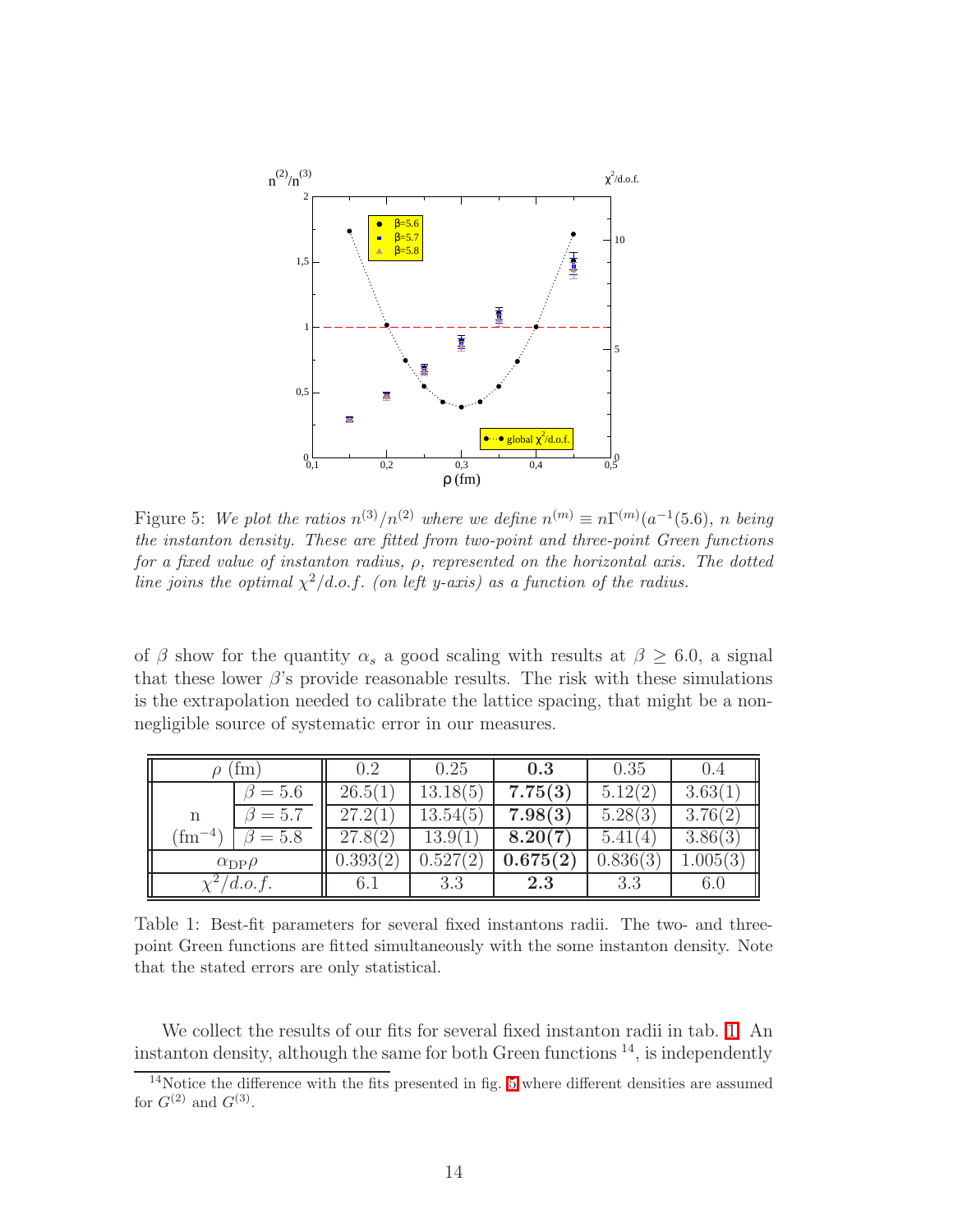fitted for each particular lattice spacing. We look thus for a remnant of a subleading dependence on the regularization parameter. The careful reader may have noticed that the relative density splitting between different  $\beta$ 's is slightly smaller (3 % for  $\delta\beta = 0.1$ ) than the splitting between the linear fits in fig. [4](#page-10-0) (4.5)  $\%$ ). This is due the factor  $g^2$  in eq. [\(3\)](#page-4-1) (about 1.5 %).

#### Crudeness of our quasi-classical approximation.

It is worth to insist that our fit rely on the crude approximation given by eq. [\(24\)](#page-12-0) which is not valid beyond a few percents as discussed at length in subsection [4.1.](#page-8-1) This is the origin of the difference between the densities in tab. [1.](#page-13-1) This is also the reason why the minimal  $\chi^2/d.o.f.$  in table [1](#page-13-1) is of the order of two because we force the overall factor to be the same in fits for both two- and threepoint Green functions. This tells about the crudeness of completely neglecting the sub-leading contributions from quantum fluctuations and lattice truncation of the classical solutions. Much better matchings might have been obtained had we relaxed the constraint eq. [\(24\)](#page-12-0). We refrained from doing so because it would have needed additional input about quantum fluctuations and lattice truncation of classical solutions which would have been mere guesses and would not have yielded any stronger evidence.

At the present stage of the work, the best we can do is to assume eq. [\(24\)](#page-12-0) and get what we believe to be a fairly coherent description of our whole set of lattice data. The best-fit parameterization in Tab. [1](#page-13-1) is the best we can achieve, and it is not that bad, although we know that the density obtained there is affected roughly by a 20% of systematic uncertainty<sup>15</sup>.

### 4.3 QCD versus pure gluon-dynamics

Our measured densities in tab. [2,](#page-18-0) while in the ballpark of lattice estimations, give a contribution to the gluon condensate  $\left\langle g^2 G_{\mu\nu}^a{}^2 \right\rangle \sim 4 {\rm GeV}^4 \sim (1400 \text{ MeV})^4$ for  $n \sim 8 \,\mathrm{fm}^{-4}$ , significantly larger than other estimates, based on QCD sum rules [\[30\]](#page-31-0),  $\langle g^2 G_{\mu\nu}^a{}^2 \rangle \sim 0.5 \text{ GeV}^4 \sim (840 \text{MeV})^4$ , or more recently [\[31\]](#page-31-1),  $\langle g^2 G_{\mu\nu}^a{}^2 \rangle \sim$  $0.9 \text{GeV}^4 \sim (970 \text{MeV})^4$ . A significant difference between the pure Yang-Mills condensate and the one from QCD sum rules is however expected: in ref. [\[32\]](#page-31-2) (see eq. (106)) it is argued that light dynamical quarks might reduce the  $G^2$  condensate by a factor 2 to 3. In fact, it can be argued that the low eigenvalues of the fermion determinant reduce the instanton contribution from the action and hence the resulting instanton density. In addition, some re-shaping of instanton profiles for a strongly correlated vacuum populated by fermions cannot be discarded. As a result, estimates in pure gluon-dynamics should differ substantially from those

<sup>&</sup>lt;sup>15</sup>This uncertainty is estimated from the  $n^{(3)}/n^{(2)}$  ratio at the minimum  $\chi^2$  in fig. [5,](#page-13-0) ranging around 0.8–0.9 instead of 1.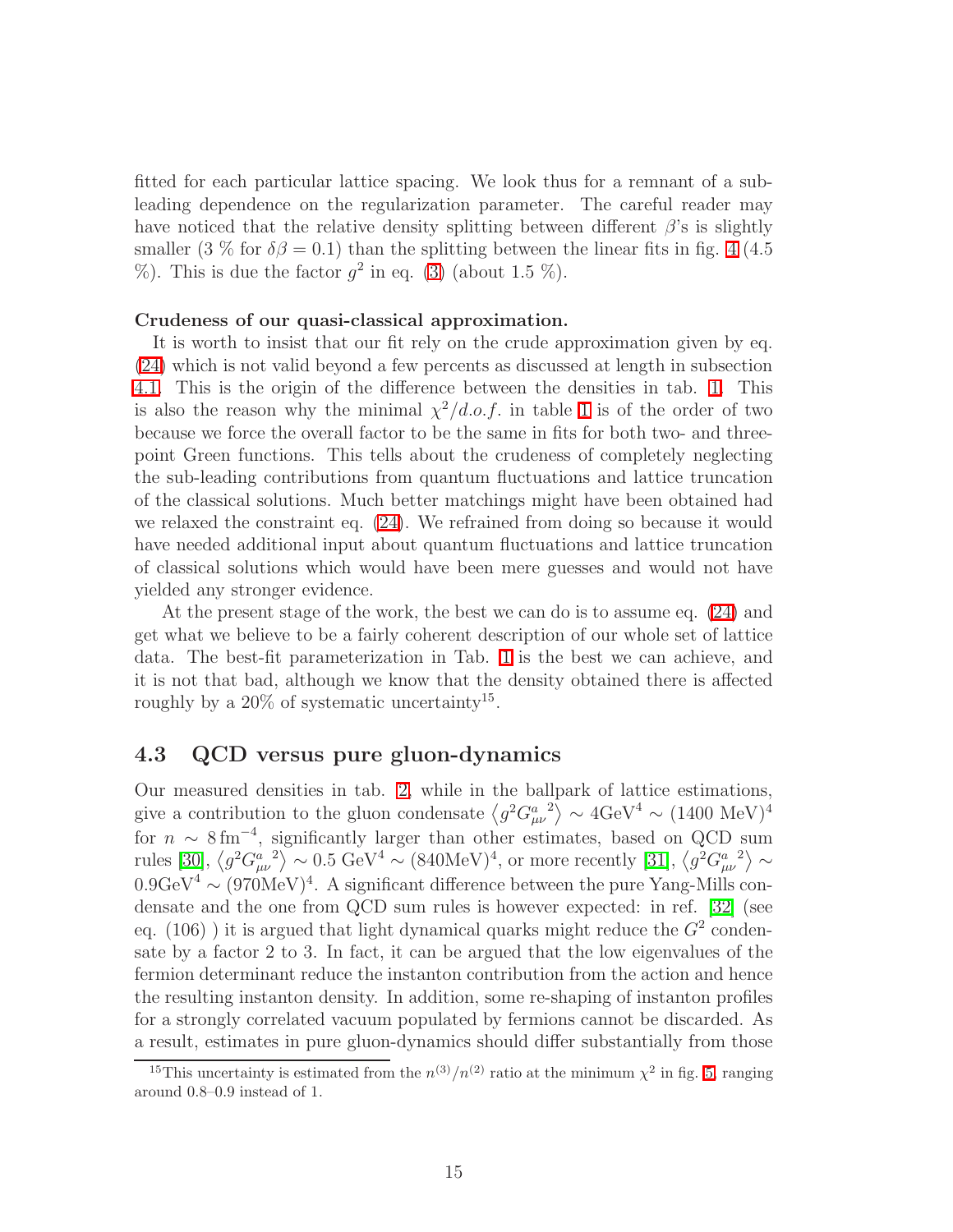in QCD and only the analysis of unquenched  $(N_f \neq 0)$  lattices simulations of gauge fields could help us to quantify this discrepancy.

Not only the same analysis of this paper for unquenched simulations could quantify the discrepancy, but we may also appeal to the connection of  $A^2$ condensate and the ILM approach: the gluon condensate of dimension two can be computed by extracting the momentum power OPE correction to the perturbative formula of Landau-gauge Green functions from their lattice estimates above  $\sim$  2.6 GeV (see discusion in section [2\)](#page-2-1) [\[12\]](#page-30-8). This condensate is to be computed at a given renormalization point,  $\mu_0$ , lying on the momentun range of OPE-dominance.

Now, if we run the renormalization point  $\mu_0$  of the  $A^2$ -condensate down to some instanton scale,  $\mu_I$ , with the help of the one-loop renormalisation goup equations (RGE), we obtain [\[14\]](#page-30-10):

$$
\langle A_{\rm inst}^2 \rangle \equiv 12\pi \rho^2 n \simeq \langle A_{R,\mu_I}^2 \rangle \simeq \langle A_{R,\mu_0}^2 \rangle \left( 1 + \frac{35}{44} \frac{\ln \left( \mu_I / \mu_0 \right)}{\ln \left( \mu_0 / \Lambda_{\rm QCD} \right)} \right) ; \tag{25}
$$

where we match the OPE+RGE estimate to an ILM semiclassical one. Of course, the latter is a purely semiclassical estimate deprived of the UV-fluctuations around the classical minima which we assume to be subleading at the appropriated instanton scales (see again the discussion in section [2\)](#page-2-1). Thus, the instanton density can be roughly estimated from the dimension-two gluon-condensate.

Although the gluon condensate for quenched simulations has been largely studied [\[12\]](#page-30-8) in literature, unfortunatly only a very preliminar analysis of the MOM QCD coupling constant from a lattice simulation with two dynamical-quark flavours is available [\[13\]](#page-30-9). Furthermore, this analysis is performed for such high quark masses that no effect of instanton suppression is to be expected and indeed no significant effect has yet been seen. Progress in the unquenched determination of the gluon condensate will be, of course, welcome.

Moreover, the QCD sum rules are not so accurate and neither are our density estimates which, for instance, would be modified by the presence of other "instanton-like structures" or instantons deformations.

Altogether our density estimate is close to the maximum acceptable: with a density of 8 per  $fm<sup>4</sup>$  the average distance between two neighbouring instanton centers is of the order of 0.6 fm i.e. twice the average radius, a really dense packing.

### <span id="page-15-0"></span>5 The effect of the instanton radius dispersion

We have performed satisfactory and independent fits for the three different lattices from  $\alpha_s$  to the  $k^4$ -formula, eqs. [\(5,](#page-5-3) [6\)](#page-5-0), and obtain the estimates for the instanton density shown in the second column of Tab. [2.](#page-18-0) They differ by about a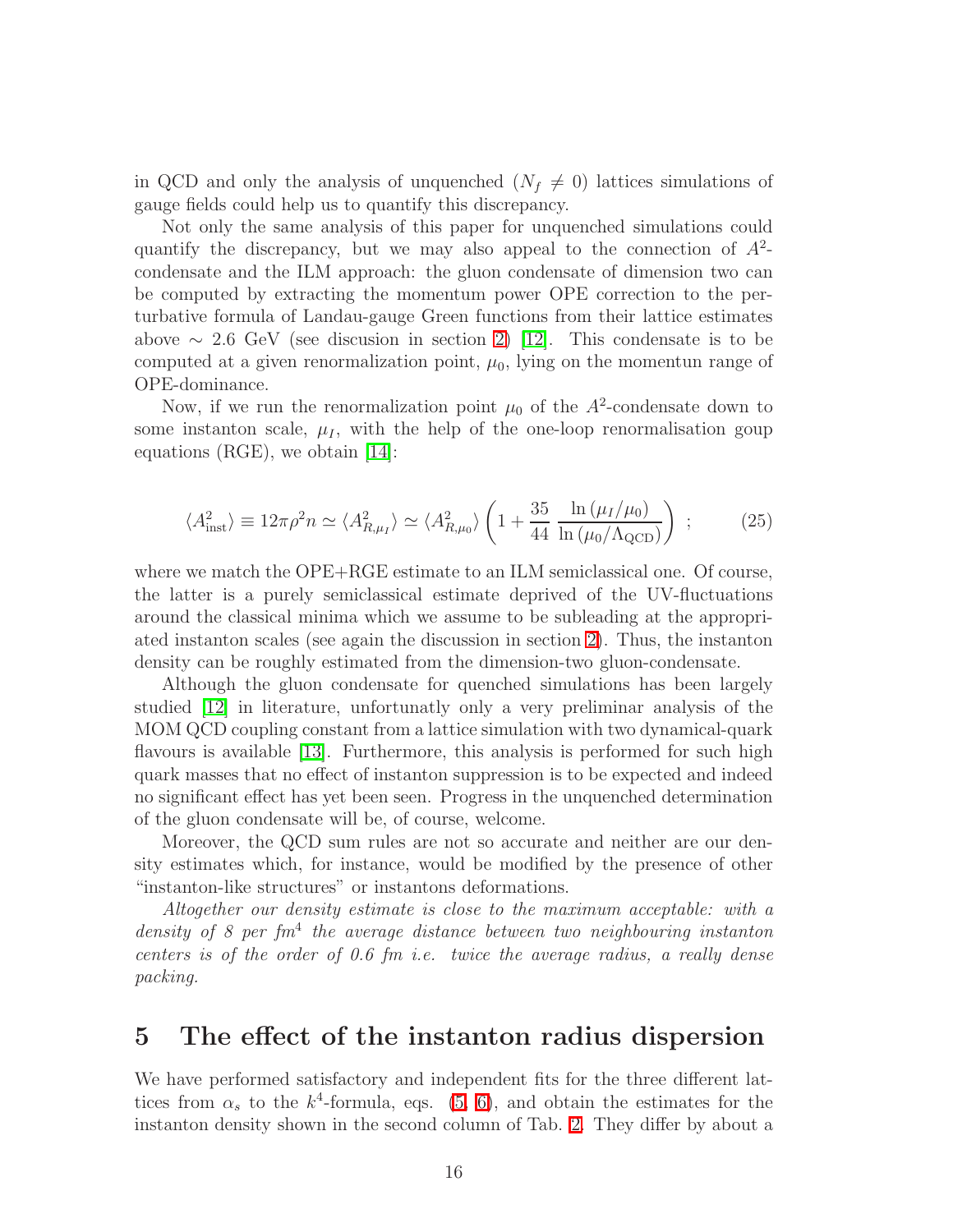30 % from the profile dependent ones obtained from  $G^{(m)}$  and presented in table [1.](#page-13-1) The fit of  $\alpha_s$  is done on a rather firm ground since, contrarily to the fits of  $G<sup>(m)</sup>$ , the prediction does not at all depend on the profile neither on the radius but only on eq.[\(6\)](#page-5-0), of course on the hypothesis that the radius distribution is a delta function *i.e.* that all the radii are equal.  $\alpha_s$  is therefore the best quantity to estimate the corrections to this rather drastic hypothesis. If the  $k^4$  law does not depend on the instanton profiles but only on the  $\delta$ -function distribution, the corrections do <sup>16</sup>.

First, we face the problem of computing the corrections to the previous  $\delta$ function result from a more general optics: we just consider some small width for the distribution,  $\delta \rho$ , and compute in perturbations of  $\delta \rho / \overline{\rho}$  around the average radius,  $\bar{\rho}$ . We can write:

$$
\langle \rho^{3m} I^m(k\rho) \rangle = I^m(k\overline{\rho}) \langle \rho^{3m} \rangle + \frac{d}{d\rho} I^m(k\overline{\rho}) \langle \rho^{3m}(\rho - \overline{\rho}) \rangle
$$

$$
+ \frac{1}{2} \frac{d^2}{d\rho^2} I^m(k\overline{\rho}) \langle \rho^{3m}(\rho - \overline{\rho})^2 \rangle + \dots \qquad (26)
$$

we take  $\rho = \overline{\rho} + \delta \rho$ , assume the distribution to be symmetric (at least for small perturbations) around the peak, *i.e.*  $\langle \delta \rho \rangle = 0$  and then obtain:

$$
\langle (\overline{\rho} + \delta \rho)^n \rangle = \overline{\rho}^n \left( 1 + \frac{n(n-1)}{2} \frac{\delta \rho^2}{\overline{\rho}^2} + \mathcal{O}\left(\frac{\delta \rho^4}{\overline{\rho}^4}\right) \right) ,
$$
  

$$
\langle (\overline{\rho} + \delta \rho)^n \delta \rho \rangle = n \overline{\rho}^{n+1} \frac{\delta \rho^2}{\overline{\rho}^2} + \mathcal{O}\left(\frac{\delta \rho^4}{\overline{\rho}^4}\right) ,
$$
  

$$
\langle (\overline{\rho} + \delta \rho)^n \delta \rho^2 \rangle = \overline{\rho}^{n+2} \frac{\delta \rho^2}{\overline{\rho}^2} + \mathcal{O}\left(\frac{\delta \rho^4}{\overline{\rho}^4}\right) .
$$
 (27)

Thus, we derive for the QCD MOM coupling constant defined in eq. [\(1\)](#page-2-0) the following expression:

$$
\alpha(k) = \frac{k^4}{18\pi n} \left( 1 + \frac{\delta\rho^2}{\overline{\rho}^2} \left( 12 + 12\overline{\rho}f(k\overline{\rho}) + 3\overline{\rho}^2 f^2(k\overline{\rho}) \right) + \mathcal{O}\left(\frac{\delta\rho^4}{\overline{\rho}^4}\right) \right) , \quad (28)
$$

<span id="page-16-1"></span>where all the dependence on the profile function comes through the function  $f$ defined as

$$
f(k\overline{\rho}) = \frac{d}{d\rho} \ln \int_0^\infty z dz J_2(k\rho z) \phi(z) \bigg|_{\rho = \overline{\rho}} . \tag{29}
$$

<span id="page-16-0"></span><sup>&</sup>lt;sup>16</sup>Obviously the influence of the radius distribution  $\mu(\rho)$  will not be independent of the profile (Remember [\(3\)](#page-4-1)).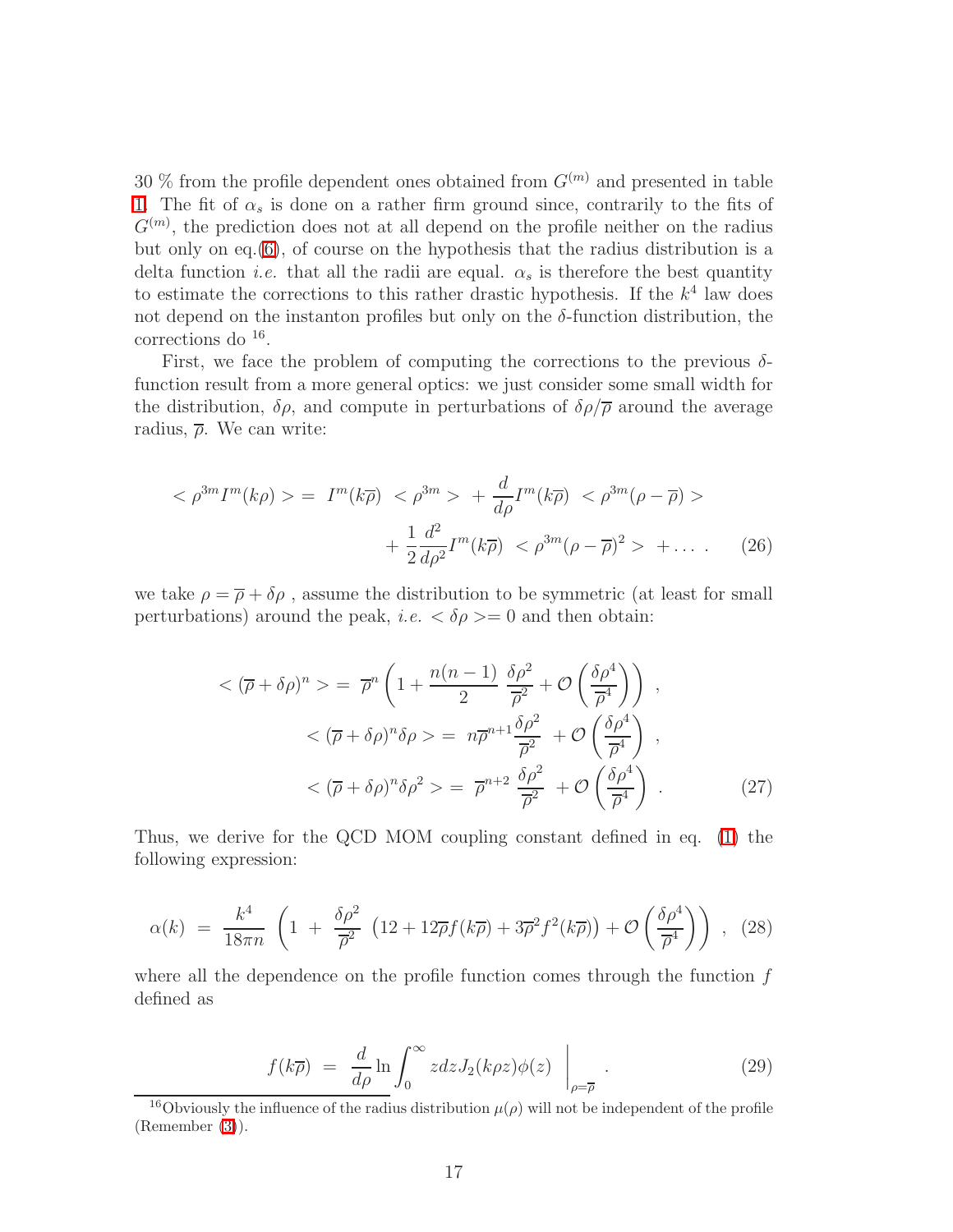In particular, for the BPST profile, we find:

$$
\overline{\rho}f(k\overline{\rho}) = -2 \frac{1 - \frac{k^3 \overline{\rho}^3}{8} \left( K_1(k\overline{\rho}) + K_3(k\overline{\rho}) \right)}{1 - \frac{k^2 \overline{\rho}^2}{2} K_2(k\overline{\rho})} \,. \tag{30}
$$

<span id="page-17-1"></span>This function  $\overline{\rho}f(k\overline{\rho})$  takes only negatives values for all  $k\overline{\rho}$ . The same is obtained by applying the DP-inspired profile parametrization defined in eq. [\(13\)](#page-7-1) (where we take  $\alpha \bar{\rho} = 0.68$  from the previous section) to eq. [\(29\)](#page-16-0) and, as can be seen in plot [6,](#page-18-1) the functions  $f$  obtained from both profiles evolve rather close to each other for all  $k\overline{\rho}$ . This suggests a pattern that eq. [\(28\)](#page-16-1) obeys in rather general manner<sup>17</sup>: the  $k^4$ -power law is corrected by a positive  $k\overline{\rho}$ -independent term and by a negative one depending on  $k\overline{\rho}$ ; the first one gives some pre-factor larger than 1 to the  $k<sup>4</sup>$  formula and the second can be numerically simulated rather well over the window  $(0.4 - 0.9)$  GeV by reducing<sup>18</sup> the power on k,

$$
\alpha(k) \simeq \frac{c}{18\pi n \overline{\rho}^4} \left(k \overline{\rho}\right)^{4-\varepsilon} . \tag{31}
$$

<span id="page-17-0"></span>This last result, eq. [\(31\)](#page-17-0), altogether with the constraints  $c > 1$  and  $\varepsilon > 0$ , are the main and more general result of the section. The values of  $\varepsilon$  and c depend on the particular profile and on the width of the radii distribution, as given by eqs. [\(28](#page-16-1)[,29\)](#page-16-0) in the small width limit.

We will now proceed as follows. We will first estimate the parameter  $\varepsilon$  by fitting our lattice data for MOM QCD coupling constant to the formula eq. [\(31\)](#page-17-0), where  $n/c$  is to be taken as a free parameter to be tuned. Then, we will estimate the width and the instanton density, n, with the help of eqs.  $(28,29)$  $(28,29)$ , *i.e.* in the small width approximation. Finally, the consequences of employing more realistic radii distributions will be preliminarily discussed, details being in appendix [B.](#page-26-0)

#### Lattice results

In this subsection, we first collected in tab. [2](#page-18-0) the results for the density obtained through the fit of the MOM QCD coupling constant defined in eq. [\(1\)](#page-2-0) to the  $k^4$ -power law in eqs.  $(5,6)$  $(5,6)$ , for our three lattice data set.

Then, we include in tab. [3](#page-19-0) the results for the best fits of the same QCD coupling constant lattice data to the power law formula of eq. [\(31\)](#page-17-0).

We use for both the same fitting window,  $0.44 < k < 0.89$ , used in section [4](#page-7-2) to obtain the best profile parameterization. The  $\chi^2/\text{d.o.f.'s}$  in tab. [3](#page-19-0) are tiny.

<sup>17</sup>see appendix [A.](#page-25-0)

<sup>&</sup>lt;sup>18</sup>It is in fact a matter of power reduction because  $k\overline{\rho} > 1$  in the most and more numerically relevant part of the fitting interval, for  $\bar{\rho} = 1.5 \text{ GeV}^{-1}$ .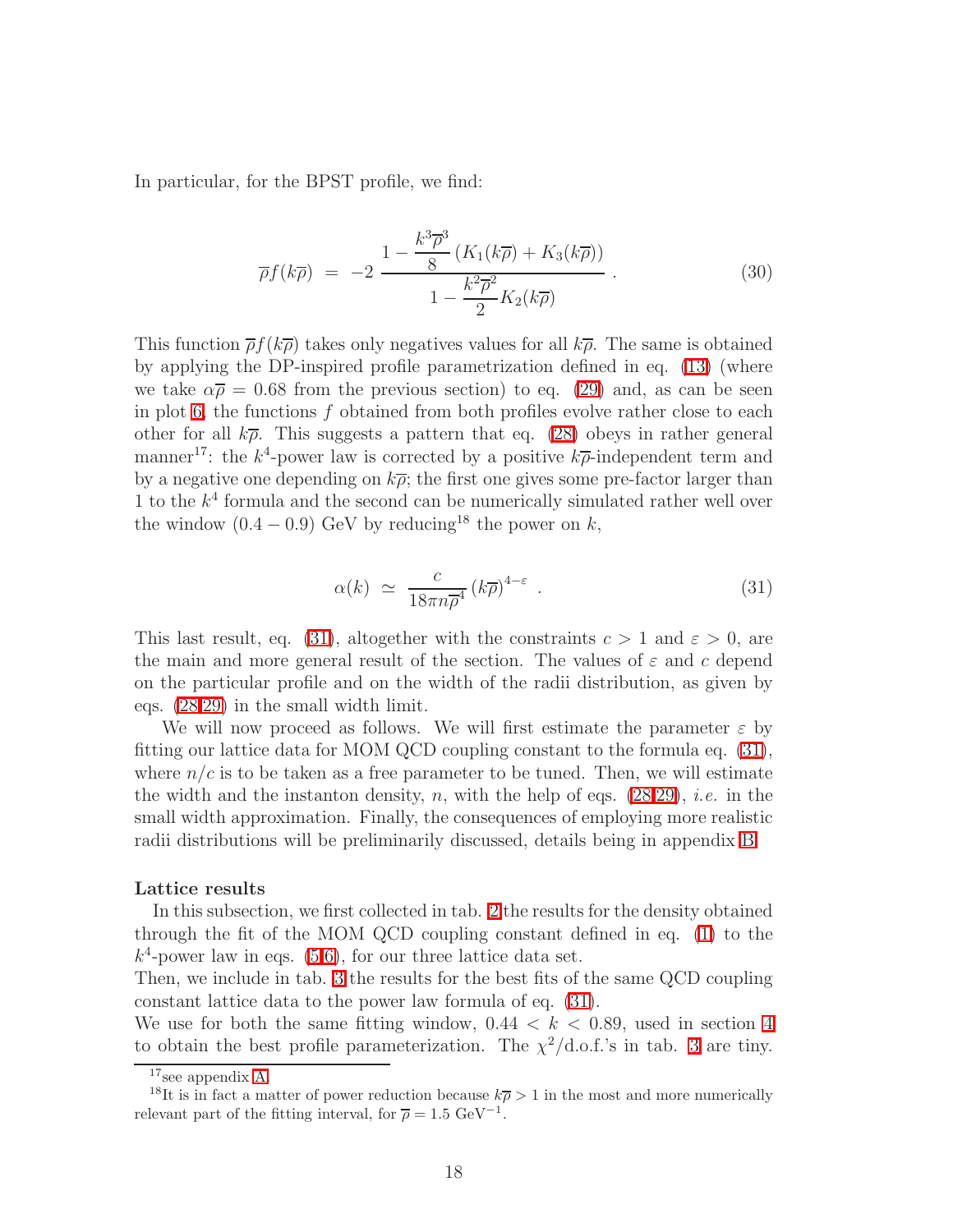

<span id="page-18-1"></span>Figure 6: The function  $\overline{\rho}f(k\overline{\rho})$  defined in the text in terms of  $k\overline{\rho}$  for both DP-inspired and BPST profiles.

| Lattice               | (f <sub>m</sub> )<br>$\mathbf n$ |
|-----------------------|----------------------------------|
| 5.6(24 <sup>4</sup> ) | 5.2(6)                           |
| $5.7(32^{\circ}$      | 6.7(4)                           |
| 5.8(32)               |                                  |

<span id="page-18-0"></span>Table 2: Results for the density obtained from fitting lattice coupling constant to eqs.  $(5,6)$  $(5,6)$  i.e. assuming a  $k^4$  behavior. Errors quoted are only statistical and computed by the jackknife method

This may be due to: (i) the strong correlation of our lattice estimates of the coupling for the different momenta, all computed from the same set of gauge field configurations  $^{19}$ ; (ii) the small number of points in our fitting window (only 3 for  $5.8(24^4)$ .

The best-fit parameters computed lattice by lattice in tab. [3](#page-19-0) manifest no appreciable systematic deviation<sup>20</sup>. A global fit for the whole set seems thus to be appropriate. The resulting power deduced from a global fit is:

$$
3.91 \pm 0.45 \quad , \tag{32}
$$

<sup>&</sup>lt;sup>19</sup>Still, our jackknife estimate of the statistical error is reliable because, if the global average for the different momenta are correlated, the averages for different sets of gauge configurations are not.

 $^{20}$ As expected since we found the sub-leading lattice-spacing dependent corrections to be small in eq.  $(23)$ .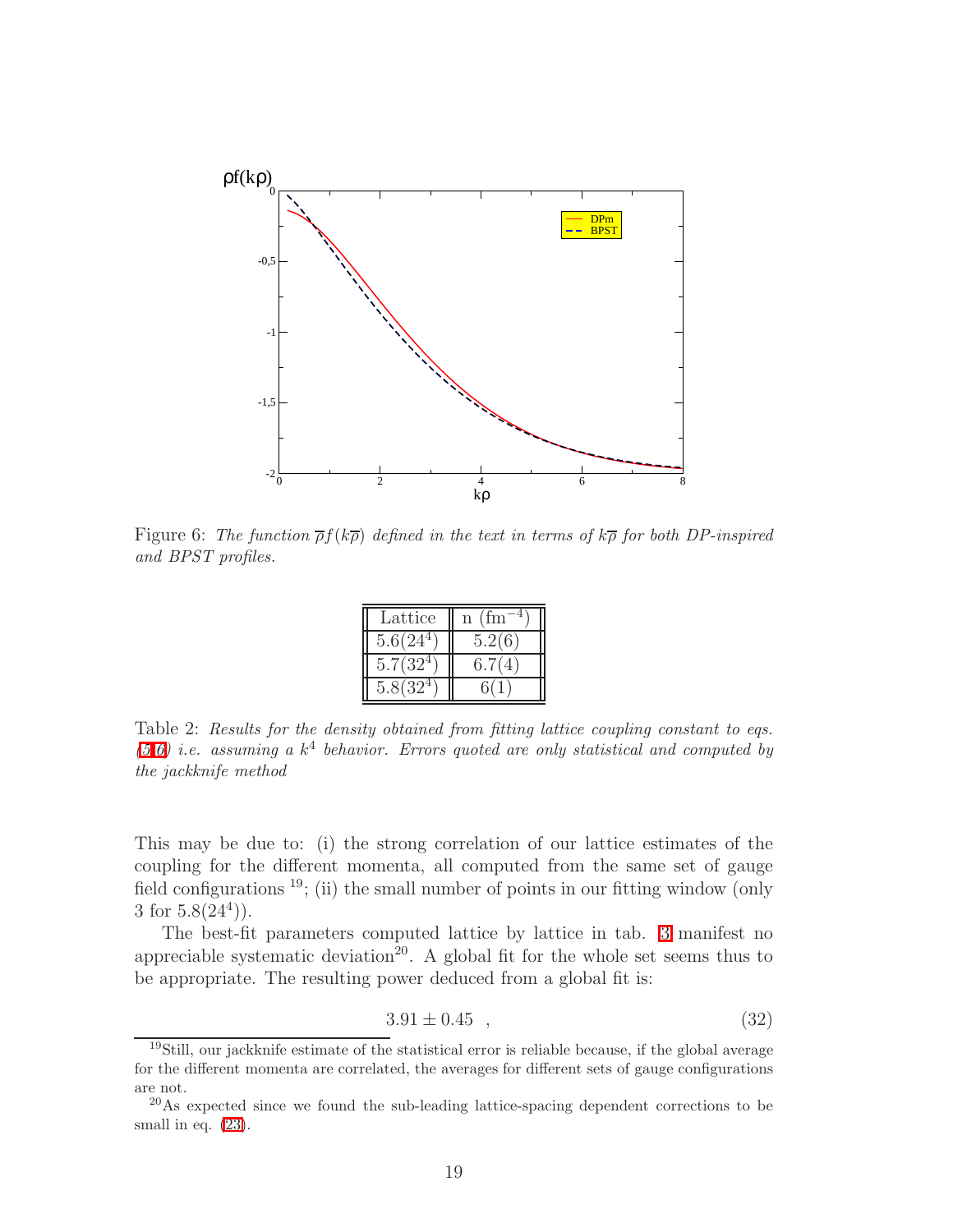| Lattice               | $\, n \,$<br>$(\text{fm}^{-4})$ | ε      | $\chi^2/\text{d.o.f.}$ |
|-----------------------|---------------------------------|--------|------------------------|
| 5.6(24 <sup>4</sup> ) |                                 | 0.2(4) | 0.068                  |
| $5.7(32^4)$           | 7(3                             | 0.1(5) | 0.36                   |
|                       |                                 |        | 007                    |

<span id="page-19-0"></span>Table 3: The same that in tab. [2](#page-18-0) but here fitting to eq. [\(31\)](#page-17-0) for  $\bar{\rho} = 1.5 \text{ GeV}^{-1}$ . The third row shows the  $\chi^2/\text{d.o.f.}$  The fitted powers are then lower than 4 but the errors show that the power 4 is not excluded by our fits.

which is compatible with both the general constraint  $\varepsilon > 0$  and also with a  $k^4$ -power *law*. The  $\chi^2/\text{d.o.f.}$  is 0.39 for this global fit. In ref. [\[8\]](#page-30-4), the same global fit was performed using also a few other lattices (we added estimates of  $\alpha_s$  over smaller volumes and larger  $\beta$ 's: 5.7(24<sup>4</sup>), 5.9(24<sup>4</sup>), 6.0(24<sup>4</sup>,16<sup>4</sup>); these, having only one point inside the fitting window, have been discarded from the present work. The result of the latter analysis was  $3.82(8)$  for the fitted power. The error was there clearly underestimated<sup>21</sup> but the evaluations of the coupling constant from larger  $\beta$ 's do not practically affect the central value. This fact indicates that exploiting the small  $\beta$ 's used in the present work does not seem to introduce any sizable bias, at least over the low-momentum region, on the determination of  $\alpha_s$ .

#### Instanton density in the small width approximation

The global fit for the whole set of lattice data yields  $\varepsilon \simeq 0.1$  for the central value estimate of that parameter. If we apply the exact result for  $f$  in eq. [\(29\)](#page-16-0) to eq. [\(28\)](#page-16-1) and use the latter to estimate  $\delta \rho$  through its best numerical matching to the power formula eq. [\(31\)](#page-17-0) with  $\varepsilon = 0.1$ , we will obtain:

$$
\frac{\delta \rho^2}{\overline{\rho}^2} \simeq 0.01 \tag{33}
$$

This results implies that

$$
c \simeq 1 + 12 \frac{\delta \rho^2}{\overline{\rho}^2} \simeq 1.12 \tag{34}
$$

Thus, densities obtained from tab. [3](#page-19-0) will be about 10 % larger than those in tab. [2](#page-18-0) because of the factor c in front of the power of k. If we compute numerically the function f for the DP-inspired profile and follow the same procedure to estimate the width, the parameter  $c$  and hence the corrections to the instanton density

<sup>&</sup>lt;sup>21</sup>We used the criterium of assuming one standard deviation as  $\chi^2 = \chi^2_{\text{min}} + 1$ , which is biased by the strong correlations between data for different momenta as just discussed.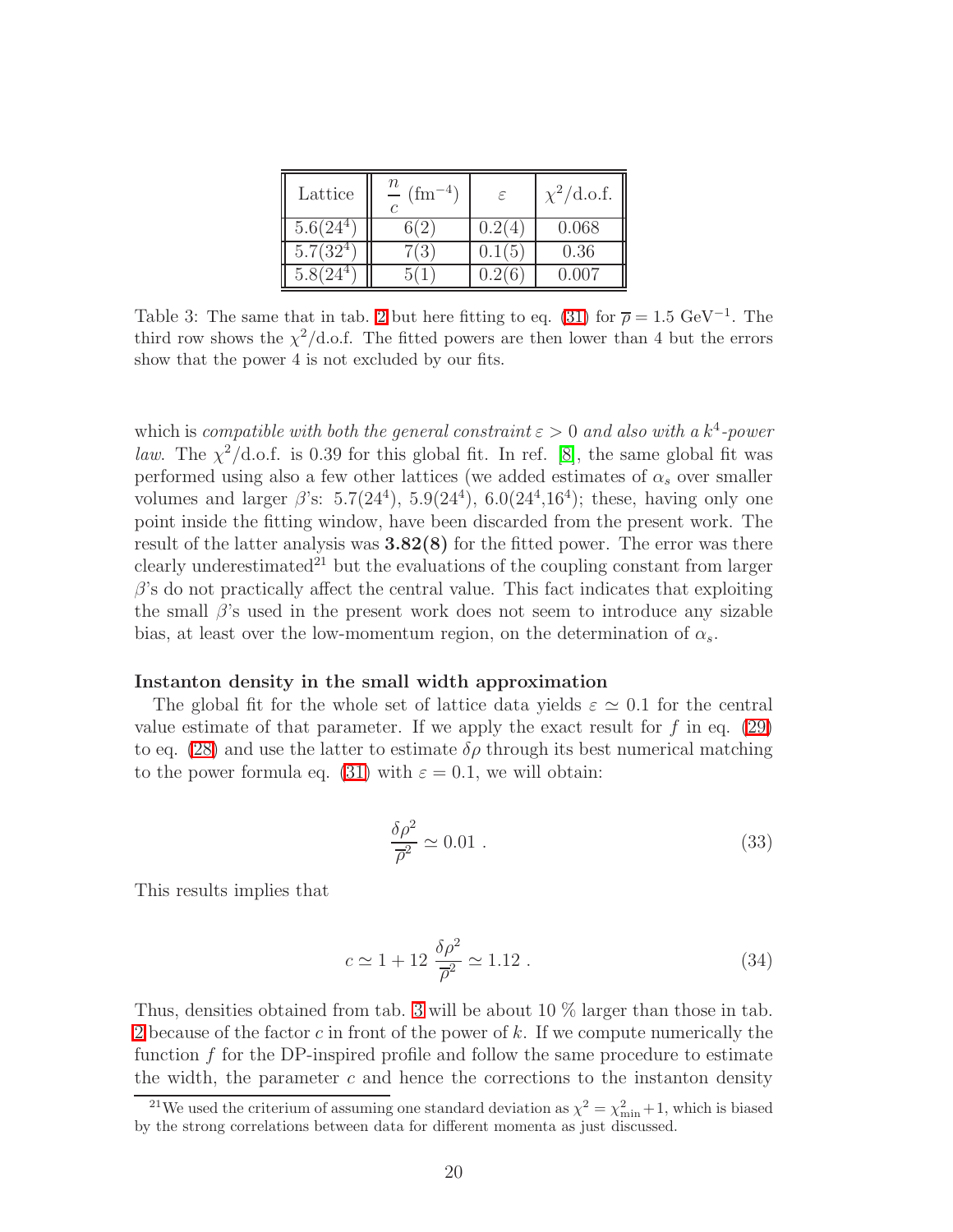estimates from the  $k^4$ -law in tab. [2,](#page-18-0) we will obtain roughly the same results. This could be expected after checking the rather similar behaviours of the function  $f$ obtained from both profiles in plot [6.](#page-18-1) This means consequently that, once some small width distribution is assumed and practically not regarding to the profile, the estimated instanton density is  $n \sim 6 - 8$  fm<sup>-4</sup>.

All these estimates are anyhow in the right ballpark as far as different arguments [\[16\]](#page-30-16) seem to point towards an instanton density of a few fm<sup>−</sup><sup>4</sup> 's.

#### Discussing about realistic distributions.

After estimating the effects of a small width distribution, we will discuss the consequences of some instanton distributions proposed in the literature.

It is well known that the one-loop tunneling amplitude of classical minima in gauge theories gives the standard growth  $\mu(\rho) \sim \rho^6$  for instanton radii distribution [\[2\]](#page-29-1). The classical interaction of instantons in the background is thought to introduce small-distance repulsion that strongly suppress large instantons and leads to a well-behaved partition function [\[5\]](#page-30-1). Applying the Feynman variational principle to a liquid of BPST instantons, Diakonov & Petrov found indeed that this infrared growth is balanced as follows [\[4\]](#page-30-0):

$$
\mu(\rho) = 2 \frac{\left(\frac{2}{7}\overline{\rho^2}\right)^{-7/2}}{\gamma(7/2)} \rho^6 \exp\left(-\frac{7\rho^2}{2\overline{\rho^2}}\right) ,\qquad (35)
$$

<span id="page-20-1"></span>where  $\overline{\rho^2} = \int_0^\infty d\rho \rho^2 \mu(\rho)$  and  $\gamma(n) = \int_0^\infty dt e^{-t} t^{n-1}$  is the standar Euler's gamma function and

<span id="page-20-0"></span>
$$
\left(\overline{\rho^2}\right)^2 = \frac{7}{2n\gamma_0^2 \beta(\overline{\rho})} \ . \tag{36}
$$

A very important remark is that eqs.  $(8)$ , particularized for BPST profile<sup>22</sup> and using  $\beta(\rho) \simeq \beta(\overline{\rho})$ , combined with eq. [\(36\)](#page-20-0), leads to avoid the dependence on the density and to derive a prediction for the previously fitted parameter  $\alpha_{\text{DP}}\rho$ ,

$$
\alpha_{\rm DP} \sqrt{\overline{\rho^2}} = \sqrt{\frac{14}{3\beta(\overline{\rho})}} \simeq 0.6 \tag{37}
$$

<span id="page-20-2"></span>where we use  $\beta(\bar{\rho}) \simeq 15$  as in [\[4\]](#page-30-0). The agreement of such a prediction with our lattice estimate is remarkably encouraging since, for our non-BPST profile, this relation has been numerically checked and remain approximately valid.

The goal of this section is anyhow to analyze the impact of the corrections to the equal radii approximation that we use to describe the low momentum

<sup>&</sup>lt;sup>22</sup>In the BPST limit eq. [\(8\)](#page-5-1) becomes eq. [\(10\)](#page-6-1) where  $\int dx^2 \phi^2 = \overline{\rho^2}$ .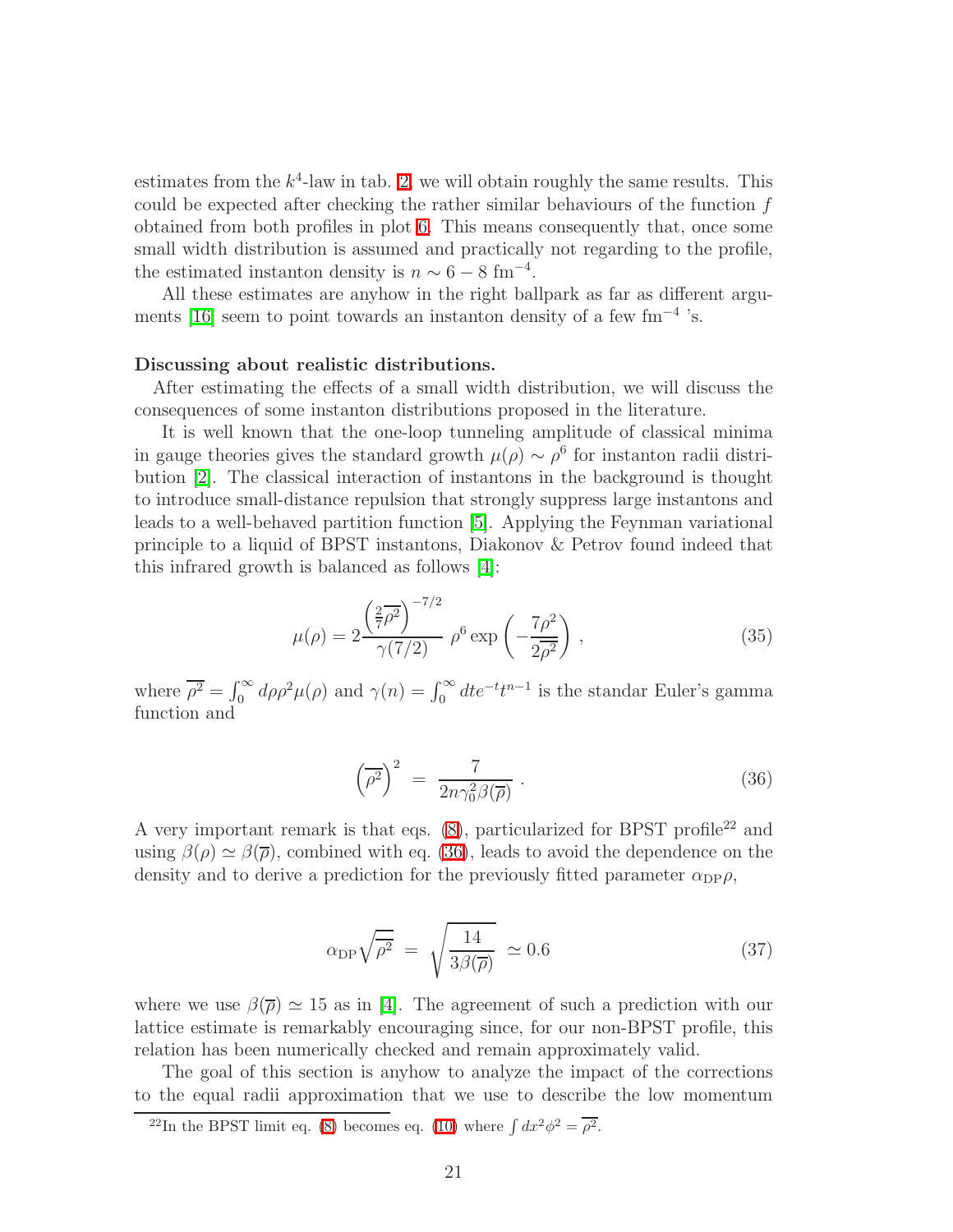behaviour of our lattice Green functions. For this purpose, we remark that the distribution given by eq. [\(35\)](#page-20-1) is rather asymmetric around  $\bar{\rho}$ , which is in practice usually defined as  $\sqrt{\overline{\rho^2}}$ . Its width, measured as

$$
\frac{\delta \rho^4}{\overline{\rho}^4} = \frac{\overline{\rho^4} - (\overline{\rho^2})^2}{(\overline{\rho^2})^2} = \frac{2}{7},\qquad(38)
$$

leads us to conclude that the previous small approximation could have missed some not negligeable correction. This is why we compute in appendix [B](#page-26-0) the Green functions and the MOM QCD coupling constant on the background of an instanton liquid with radii distribution given by eq. [\(35\)](#page-20-1) and fit the latter to the power formula given by eq. [\(31\)](#page-17-0). We do it for BPST and DP-inspired profiles and collect the results in tab. [4.](#page-21-0) As can be learned from the table, the main conclusions of the small width analysis remain unchanged except for the fact that the estimate of the density increases up to  $\sim 7 - 10$  fm<sup>-4</sup> as a consequence of the values of the parameter c.

| Profile | C | ۶ |
|---------|---|---|
| リピm     |   |   |
|         |   |   |

<span id="page-21-0"></span>Table 4: Values of the parameters c and  $\varepsilon$  in eq. [\(31\)](#page-17-0) obtained in the appendix [B](#page-26-0) for our DP-inspired and BPST profiles.

Furthermore, the instanton radii distribution has to be varied altogehter with the instanton profile and density in the Diakonov & Petrov formalism. These authors found [\[4\]](#page-30-0):

$$
\mu(\rho) \propto \frac{\rho^{11 s(\rho)}}{\rho^5} \exp\left(-\beta n < \Gamma(\rho)\rho^2 > \Gamma(\rho)\rho^2\right) \tag{39}
$$

<span id="page-21-1"></span>for the radii distribution of what they call "fremons", i.e. the pseudo-instantons obeying the profile equation in [\(7\)](#page-5-2), where  $\Gamma(\rho)\rho^2 = \gamma_0 \int dx^2 \phi^2(x/\rho)$ .  $s(\rho)$  is a function on  $\rho$  introducing a very small collective correction to the standard power  $\rho^6.$ 

Two aspects which have lead Verbaarschot [\[21\]](#page-30-17) and Shuryak [\[3,](#page-29-2) [22\]](#page-30-18) to criticise the DP formalism are visible in the "fremons" radii distribution in eq. [\(39\)](#page-21-1): (i) the distribution concerns the radius,  $\rho$ , of one particular instanton immersed in some "bath" of instantons with average radius,  $\bar{\rho}$ ; how does one combine the two scales in the game,  $\rho$  and  $\bar{\rho}$ , to define the instanton scale for  $\beta$ ? Why, for instance,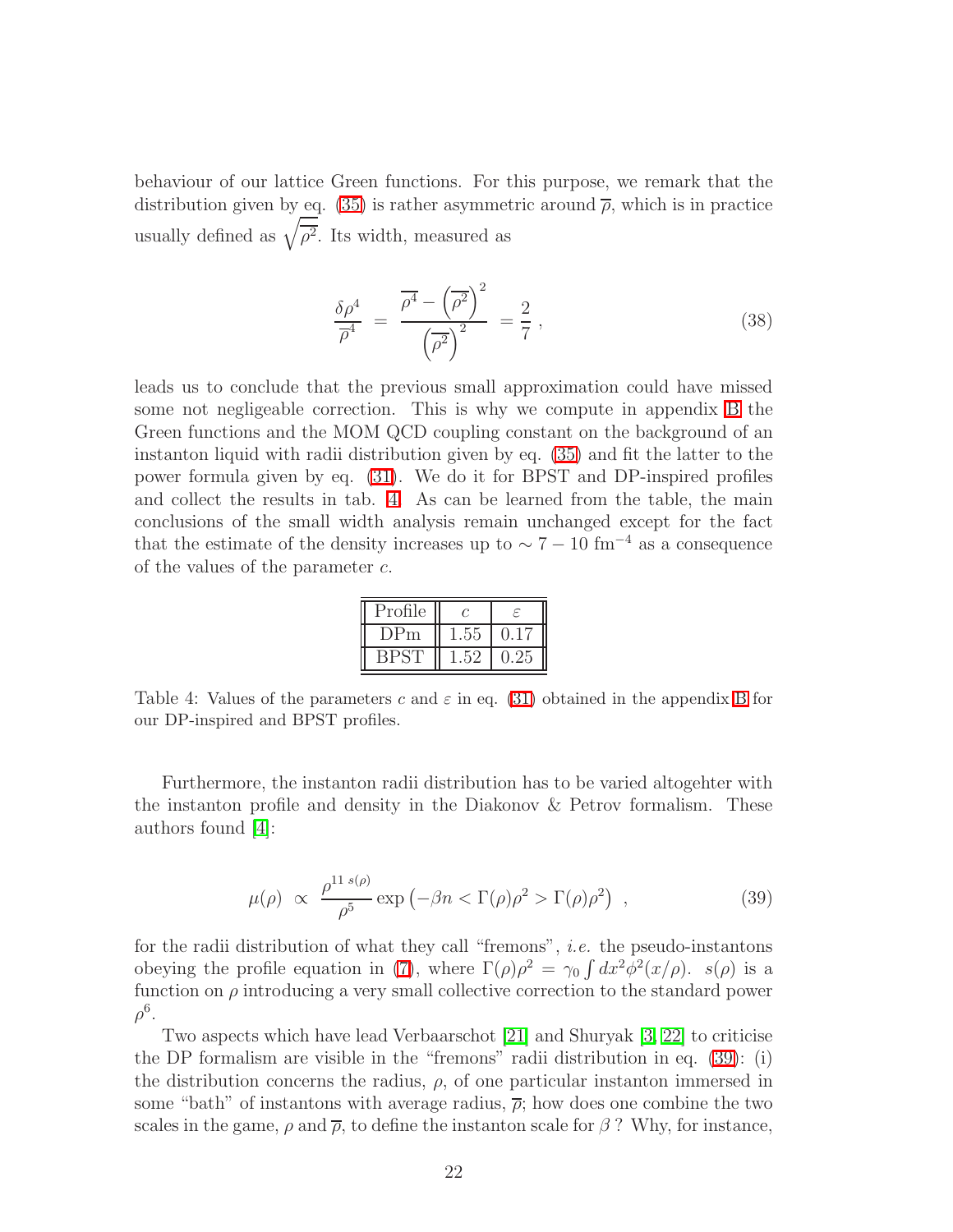use  $\beta(\rho)$  instead of  $\beta((\overline{\rho}\rho)^{1/2})$ ? (ii) Such an instanton scale is furthermore of the order of 0.3 fm and hence the coupling q in  $\beta$  is to be computed out of the perturbative regime!

Any detailed evaluation of the impact of the "fremon" distribution implies answering these questions, in particular knowing the behaviour on  $\rho$  of  $\beta(\rho)$  and how it modifies the gaussian in eq. [\(35\)](#page-20-1). However, this is out of the scope of the present work. We adopt here a "phenomenological" point of view: the DP formalism offers a large-distance damping for the profile that properly corrects the low momentum behaviour of Green functions and leads to a satisfactory description of our lattice data. The large-distance behaviour of the profile is governed by the parameter  $\alpha_{\text{DP}}\rho$  which is rather well estimated when we put  $\beta(\bar{\rho}) \simeq 15$  in eq. [\(37\)](#page-20-2) according to [\[4\]](#page-30-0). Moreover, had we assumed  $\beta(\rho) \simeq \beta(\bar{\rho})$ and  $\Gamma(\rho) \simeq 1$  (this is strictely true for the BPST profile) we would recover the distribution in eq. [\(35\)](#page-20-1).

As a final remark, if we try to compute the instanton density through any of the two eqs. [\(10](#page-6-1)[,36\)](#page-20-0) by employing our best-fit parameters in the previous section, we will obtain  $\sim 2 \text{ fm}^{-4}$ . Is something still missing in the DP approach? As a matter of fact, the third main aspect criticised by the authors above mentioned [\[3,](#page-29-2) [22,](#page-30-18) [21\]](#page-30-17) is the too strong instanton interaction strength resulting from the DP formalism and it should be noted that a reduction of  $\gamma_0^2$  by a factor three or four would allow all the pieces of the puzzle to match. Thus, our analysis detects somehow this effect pointed out in the above references regarding the instanton-antiinstanton interaction. It remains to investigate whether our results are compatible with those, for instance in [\[21\]](#page-30-17), where the Stream-line approach is used (the author found that  $\gamma_0^2$  is about one order of magnitude smaller than the one from DP).

We should recall however our "phenomenological" point of view: does the sum-ansatz of Diakonov & Petrov, after profile variation, take into account the effects included in the Stream-line analysis, except for some effective rescaling of  $\gamma_0$ ? A preliminar analysis of this question is avanced in appendix [C,](#page-28-0) where we show how one can build the gauge field through the Shuryak's ratio-ansatz [\[22\]](#page-30-18), that gives an approximative solution to the Stream-line equation, and match the sum-ansatz with our DP-inspired instanton profile in both near the center of any of the instantons and far from all them. This could explain why the independentpseudoparticle approach given by the sum-ansatz accounts for the low momentum behaviour of the MOM QCD coupling constant and Green functions. This point, of course, deserves further attention.

In summary, we dedicated this section to analyze the effects of radius dispersion on the  $k^4$  power-law that the instanton approach predicts for the MOM QCD coupling constant. Within the small width approximation we establish that the two main effects of radius dispersion appears in our fitting window as a reduction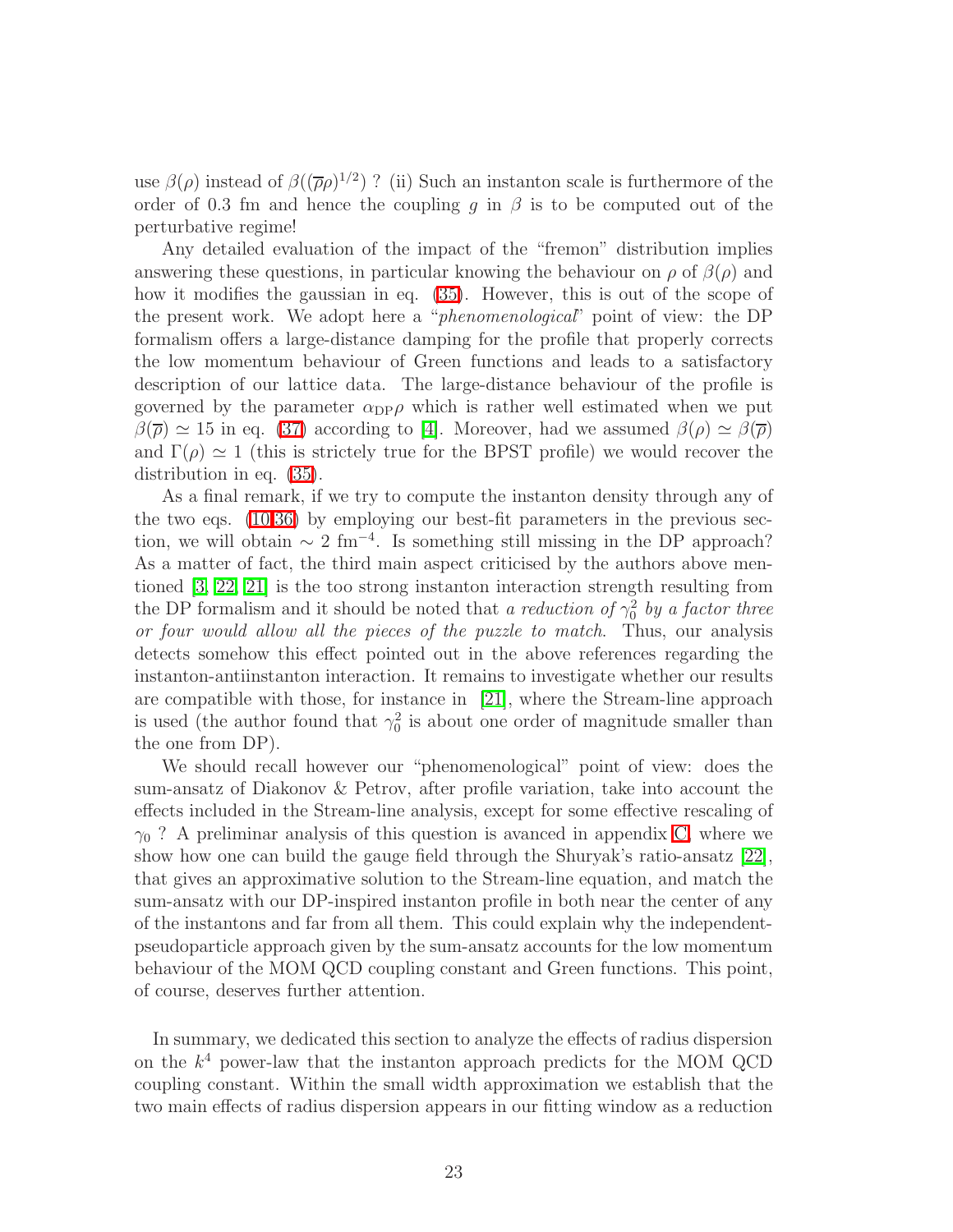of the power of  $k$  and as an overall pre-factor larger than 1. In particular, the prefactor does not depend on the particular profile function and corrects the estimate of the instanton density from the MOM QCD coupling constant that becomes then compatible with those directly obtained from Green functions in the previous section,  $\sim 8 \text{ fm}^{-4}$ . In fact, this instanton-density estimate is rather general and, as far as the low momentum behaviour of Green functions is dominated by the gauge field at large distances, is not only independent of the profile function but neither is affected by the sum-ansatz approach we used. Nothing seems to change by the use of realistic distributions. Futhermore, the analysis of radius dispersion in terms of realistic distributions gives us the possibility of connecting the "dynamical" parameter  $\alpha_{\text{DP}}\sqrt{\overline{\rho^2}}$  with only the instanton coupling throug  $\beta$ and leads to an estimate of  $\simeq 0.6$  for the former, in remarkable agreement with our fits.

### 6 Discussions and Conclusions

In a previous paper [\[8\]](#page-30-4), we had shown a  $k<sup>4</sup>$  dependence of the coupling constant in MOM scheme, which gave us a rather clean indication of the dominance of semiclassical solutions over low energy QCD dynamics, and some indication that these solutions might be instantons.

In order to go further in the understanding of this very remarkable feature, we tried here a direct description of gluon Green functions in this framework. In order to achieve this, contrarily to what happens for the MOM coupling constant, the knowledge of the instanton profile is mandatory. The single-instanton BPST profile clearly fails to describe the low momentum behavior since it predicts a divergent gluon propagator for  $k \to 0$  in full contradiction with the lattice results. This is understood as an effect of the deformation of instantons far from their centers due to the influence of other instantons. Indeed, the BPST singularity of the gluon propagator is corrected when effects of instanton interactions are taken into account through a parameterization of the profile derived from variational methods [\[4\]](#page-30-0), and it leads to a successful description of the low momentum be-havior of lattice two- and three-point Green functions (see fig. [3\)](#page-9-0). At this point, we cannot exclude other "instanton-like structures" as, for example, a significant amount of merons [\[9,](#page-30-5) [10\]](#page-30-6) which would of course modify our density estimates.

We fit our lattice data for the Green functions in an instanton liquid model (ILM), below energies of  $\sim 0.9$  GeV, and above  $\simeq 0.4$  GeV. Below  $\simeq 0.4$  GeV we have too few lattice data and furthermore the lattice computed gluon propagator gives a non null value for the  $k \to 0$  limit, in contradiction with the expectation of an ILM:

$$
G_{(I)}^{(2)} \sim \begin{cases} k^{-2} & \text{for BPST} \\ k^2 & \text{for DP} \end{cases}
$$
 (40)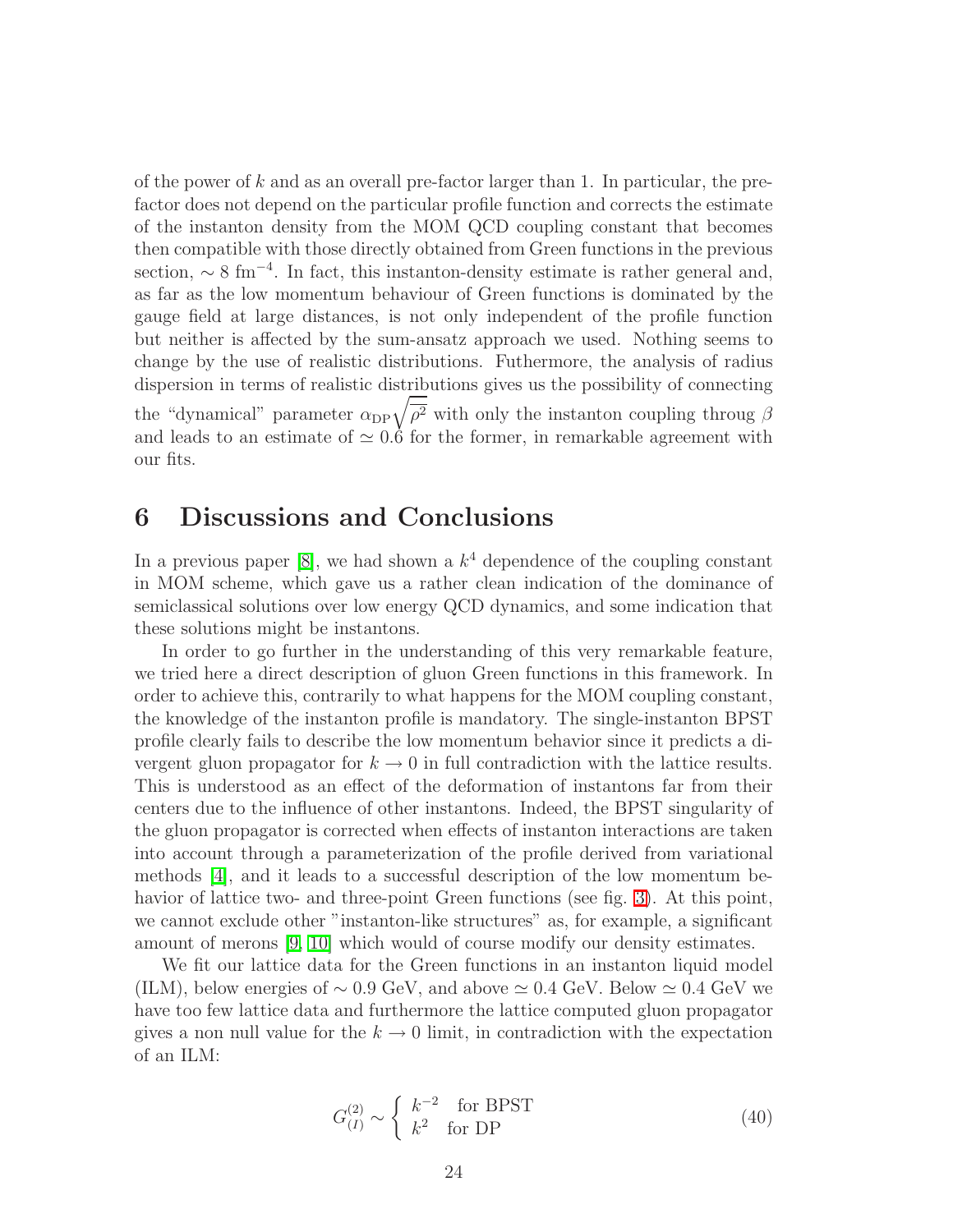Futhermore, the quantum corrections to the semiclassical solutions should be more visible when the latter vanish  $^{23}$ . In fact, a signal that instanton approach could be missing some mechanism in the very low momentum regime is the fact that a very recent analysis within the SD approach leads  $\mathrm{to}^{24}$ 

$$
G_{\rm SD}^{(2)} \sim (k^2)^{2\kappa - 1} \tag{41}
$$

with  $\kappa \simeq 0.595$  [\[24\]](#page-31-3). An also recent SD-motivated work, based on rather general arguments, points towards  $\kappa = 1/2$  [\[25\]](#page-31-4). Last but not least, this region is expected to be strongly finite-volume sensitive and deserves a special study.

We have discussed the effect of the instanton radius dispersion. We find a subdominant but non negligible influence of the radius dispersion on the coupling constant: We find that a coherent description of both two- and three-point Green functions only emerges when the instanton radius reaches the vicinity of 1/3 fm, that is the value derived from phenomenological arguments. Furthermore, after invoking a radius distribution obtained from DP's variational methods[\[4\]](#page-30-0), we correct the previously predicted  $k^4$ -power followed by  $\alpha_s(k)$  by a slight reduction of the power ( $\sim k^{3.83}$ ) and a 40 % increase of the prefactor. The fits of all our lattice data to a free-power law on k always produces a best-fit exponent lower than 4 but statistically compatible with 4 (We obtain 3.91(45) from a global fit combining all our lattice data sets). This seems to confirm the trend predicted from radius distribution, but the small number of points in the region of interest and the big errors lead to a large uncertainty that prevents us from a more conclusive statement. Once this radius dispersion is considered we get a good agreement of the density derived directly from a fit of the two- and three-point Green functions and from a fit to  $\alpha_s(k)$ .

The lattice spacings used in this study have been chosen rather large since we wished to reach low momenta with a not too large number of lattice points. It might be feared that these values are too far from the continuum limit, too much in the strong coupling regime, to be reliable. We did not see any sign of a nonsmooth dependence of any quantity on the lattice spacing. However, for safety, it is advisable (and under progress) to follow-on these studies at, say,  $\beta = 6.0$ with as large a physical volume as used here. Larger statistics and larger physical volumes at a given lattice spacing are also needed.

The lattice gluon propagator at  $k \to 0$ , has also open problems, for example in relation to the Zwanziger problem [\[17\]](#page-30-12) and critical exponent in relation to instantons. Other theoretical questions are pending such as the reason why

<sup>&</sup>lt;sup>23</sup>In ref. [\[23\]](#page-31-5), the authors discuss about the impact of quantum effects on the large distance regime of instanton solutions.

<sup>&</sup>lt;sup>24</sup>It is possible to find in the literature previous estimates for the critical exponenent,  $\kappa$ , under different approximations' schemas as, for instance,  $\kappa \simeq 0.92$  [\[26,](#page-31-6) [27\]](#page-31-7),  $\kappa \simeq 0.77$  [\[28\]](#page-31-8) or  $\kappa = 1$  [\[29\]](#page-31-9).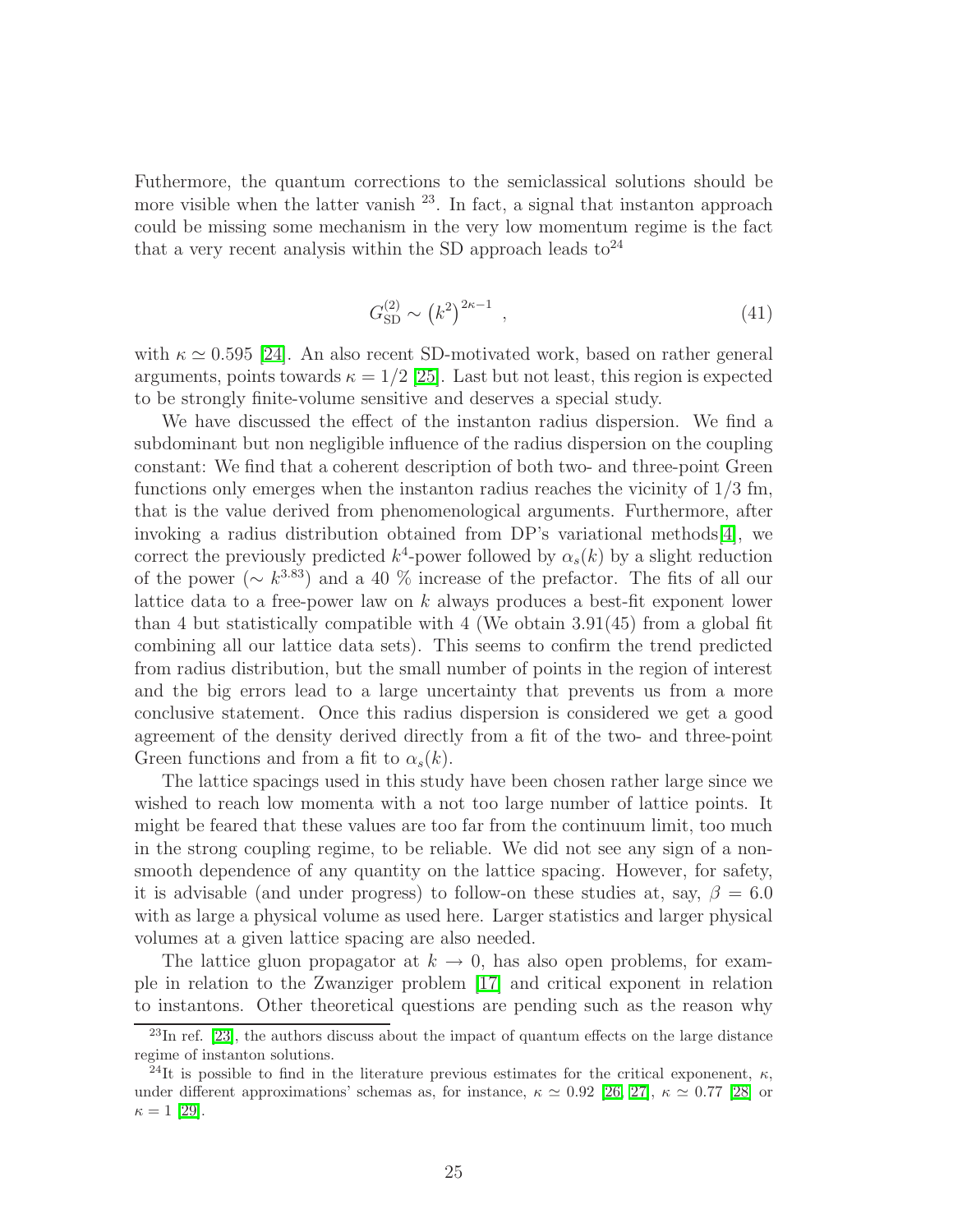quantum fluctuations only play a sub-leading role in this momentum range <sup>25</sup> .

To briefly conclude, ILM can describe the low-momentum behaviour of gluon Green functions after modelling the instanton profile within the DP approach. Three are the parameters playing the game:  $\alpha$ , the instanton radius and density. The first one can be satisfactorily computed within the DP framework, the phenomelogical estimate of instanton radius leads to the best fits to lattice data and only the fitted density is much higher than its phenomenological estimate (although in agreement with another lattice estimates). Such a high instanton density leads to a large instanton packing fraction that makes hard a simple semiclassical approach to the gluon dynamics. However, instanton density should be reduced by including light dynamical quarks and it can not be then excluded that the semiclassical mechanism we use here might give account of the phenomenological value. Our large packing fraction do not rule out a semiclassical approach to the full-QCD dynamics.

Still we believe that we have given a series of rather convincing evidences of the influence of instanton-like structures on the low-energy QCD and more precisely on the low-momentum behavior of gluon Green functions.

### <span id="page-25-0"></span>A Small and large momentum regimes of f

The goal of this appendix is to perform the analysis, based on rather general grounds, of the small and large momentum regimes of the function  $f$  defined above in eq. [\(29\)](#page-16-0). We will assume both regimes to be controlled by the Bessel function,  $J_2(k\rho z)$ , in the profile integral in that equation.

For the small momentum case, the Taylor's series of the Bessel functions implies the following analytical expansion on  $k\rho$ ,

$$
\int_0^\infty z dz J_2(k\rho z) \phi(z) \propto (k\rho)^2 \left(1 + \lambda_p (k\rho)^2 + \ldots \right) , \qquad (42)
$$

<span id="page-25-1"></span>and we will then obtain

$$
\alpha(k) = \frac{k^4}{18\pi n} \left( 1 + \frac{\delta\rho^2}{\overline{\rho}^2} \left( 48 + 48\lambda_p k^2 \overline{\rho}^2 + \mathcal{O}\left(k^4 \overline{\rho}^4\right) \right) + \mathcal{O}\left(\frac{\delta\rho^4}{\overline{\rho}^4}\right) \right) , \tag{43}
$$

<span id="page-25-2"></span>where, up to that order, only the coefficient  $\lambda_p$  keeps the profile function information. That coefficient is furthermore a negative one because of the alternance of signs in the Taylor expansion of  $J_2$ ,

<sup>&</sup>lt;sup>25</sup>If we naively add quantum and classical contributions to the gluon propagator (Eq. [\(16\)](#page-7-3)), the perturbative quantum contribution would diverge.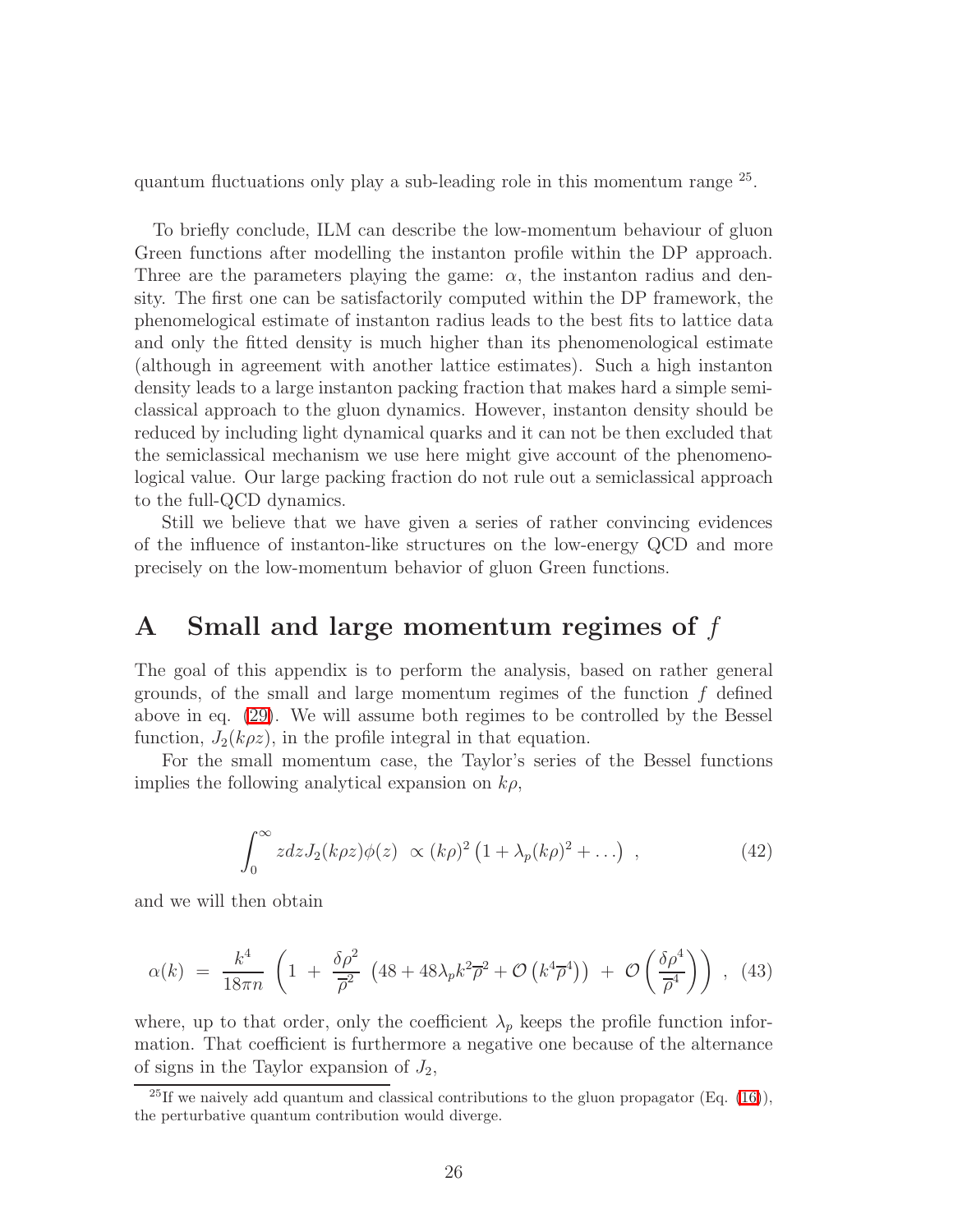$$
J_2(x) \simeq \frac{x^2}{8} - \frac{x^4}{16} + \dots \,,\tag{44}
$$

and the correction to the  $k^4$ -power law is hence negative. However, this result is only general provided the analyticity for the  $k\rho$  expansion in eq. [\(42\)](#page-25-1) and, for instance, the BPST profile disregards this condition as can be seen by just expanding eq. [\(30\)](#page-17-1) on  $k\overline{\rho}$ ,

$$
\overline{\rho}f(k\overline{\rho}) = \left\{-\frac{1}{8} + 2\Gamma_E + \frac{1}{2}\ln\left(\frac{k\overline{\rho}}{2}\right)\right\} k^2\overline{\rho}^2 + \dots \,, \tag{45}
$$

which is clearly non analytical in  $k\overline{\rho} = 0$ . Nevertheless, we show in plot [6](#page-18-1) that  $f(k\overline{\rho})$  is negative for all  $k\overline{\rho}$  and the correction to the  $k^4$ -power law in eq. [\(28\)](#page-16-1) obeys to the same pattern as the one in eq. [\(43\)](#page-25-2) with negative  $\lambda_p$ . The reason for this behaviour of  $f$  can be mainly found in the large momentum limit.

For the large momentum case, the oscillating nature of  $J_2$  leads the asymptotical behaviour of the profile integral in eq. [\(42\)](#page-25-1) to be dominated by the condition  $\phi(0) = 1$  and hence by

$$
\lim_{a \to 0} \int_0^\infty z dz J_2(k\rho z) e^{-az} = \frac{2}{(k\rho)^2} . \tag{46}
$$

Thus, for  $k\rho >> 1$ ,

$$
\overline{\rho}f(k\overline{\rho}) = \overline{\rho}\frac{d}{d\rho^2}\ln\left(\frac{2}{(k\rho)^2}\right)\Big|_{\rho=\overline{\rho}} = -2.
$$
 (47)

As can be seen in plot [6,](#page-18-1)  $\bar{\rho}f$  for both BPST and DP-inspired profile joins the horizontal asymptote  $-2$  as soon as  $k\overline{\rho} \sim 7$ .

Of course, this is not a rigorous proof of that corrections to the  $k^4$ -power law should be negative for any instanton profile (our fitting window is around  $k\bar{\rho} \simeq 1$ , but leads us to reasonably assume that this is the case for most of the well-behaved profiles.

# <span id="page-26-0"></span>B Some results for DP distribution of BPST instantons

This appendix is devoted to present particular results for Green functions and for the MOM QCD coupling constant by employing the distribution for BPST instantons given in eq. [\(35\)](#page-20-1). We will give results for both BPST and DP-inspired profile functions.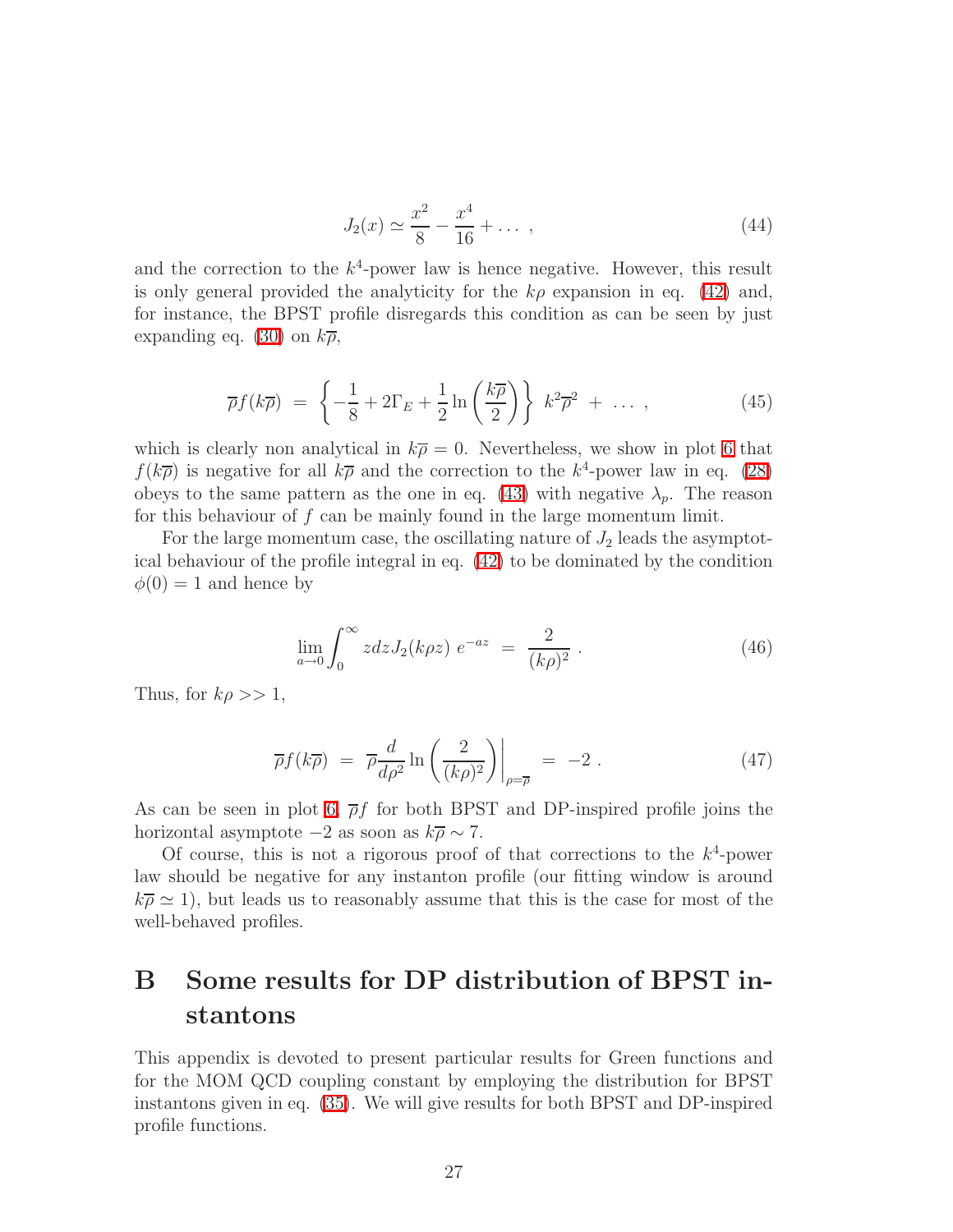#### The BPST profile.

The use of BPST solution,  $\phi(|x|/\rho) = \rho^2/(x^2+\rho^2)$ , implies neglecting the effect of neighbouring instanton's classical interaction. The IR behavior of gluon Green functions for this profile is:

<span id="page-27-0"></span>
$$
G_{(I)}^{(m)}(k^2) = \frac{k^{2-m}n}{m 2^{2m-2}} \left(\frac{\beta}{6}\right)^{m/2} < \rho^{3m} I(k\rho)^m >
$$
  
\n
$$
= n \frac{4k^2}{m} \left(\sqrt{\frac{\beta}{6}} \frac{4\pi^2}{k^4}\right)^m
$$
(48)  
\n
$$
\times \left\{\begin{array}{l}\n1 + O\left(\frac{7}{2\overline{\rho^2}k^2}\right) & \text{for } k\rho \gg 1 \\
\frac{\gamma(\frac{7+2m}{2})}{4^m \gamma(\frac{7}{2})} \left(\frac{2}{7}\overline{\rho^2}k^2\right)^m \left(1 + b_m(k^2)\frac{2}{7}\overline{\rho^2}k^2 + O\left(\left(\frac{2}{7}\overline{\rho^2}k^2\right)^2\right)\right) \\
\text{for } k\rho \ll 1\n\end{array}\right\}
$$

where  $\beta = 6/g_{\text{Latt}}^2$  is the lattice parameter for the bare coupling and

$$
b_m(k^2) = \frac{m(7+2m)}{16} \left( 2\gamma_E - \frac{3}{2} + \psi \left( \frac{9+2m}{2} \right) + \ln \frac{2}{7} \overline{\rho^2} k^2 - \ln 4 \right) . \tag{49}
$$

<span id="page-27-1"></span>Where  $\gamma_E$  the Euler constant ( 0.577216...) and  $\psi(z) = \gamma'(z)/\gamma(z)$  the Euler's "digamma" function. The first correction to the low momentum  $k<sup>4</sup>$  behavior of the quantity  $(1)$ , is then given by:

$$
\alpha_s(k) = \frac{121}{1134\pi n} k^4 \left( 1 + \frac{6}{56} \overline{\rho^2} k^2 \left( 2\gamma_E + 2 \ln \frac{\overline{\rho^2} k^2}{56} + \frac{22567}{3465} \right) + \ldots \right) , \quad (50)
$$

valid for  $\overline{\rho^2}k^2 \ll 7/2$ .

If we fit numerically the prediction of  $\alpha_s(k)$  to the power formula in eq. [\(31\)](#page-17-0) (with  $\overline{\rho} = \sqrt{\overline{\rho^2}} = 1.5 \text{GeV}^{-1} = 0.3$  fm from table [1\)](#page-13-1) in the window (0.3–0.9) GeV  $^{26}$  we will obtain:

$$
\alpha_s(k) \simeq \frac{1.52}{18\pi n \overline{\rho}^4} \left(k \overline{\rho}\right)^{3.75} . \tag{51}
$$

<span id="page-27-2"></span> $^{26}$ This window is slightly larger than our lattice window  $(0.44-0.89)$  GeV. The question here is the validity of approximating eqs [\(48](#page-27-0)[,49\)](#page-27-1) by a power law which is shown to extend further than our lattice fitting window.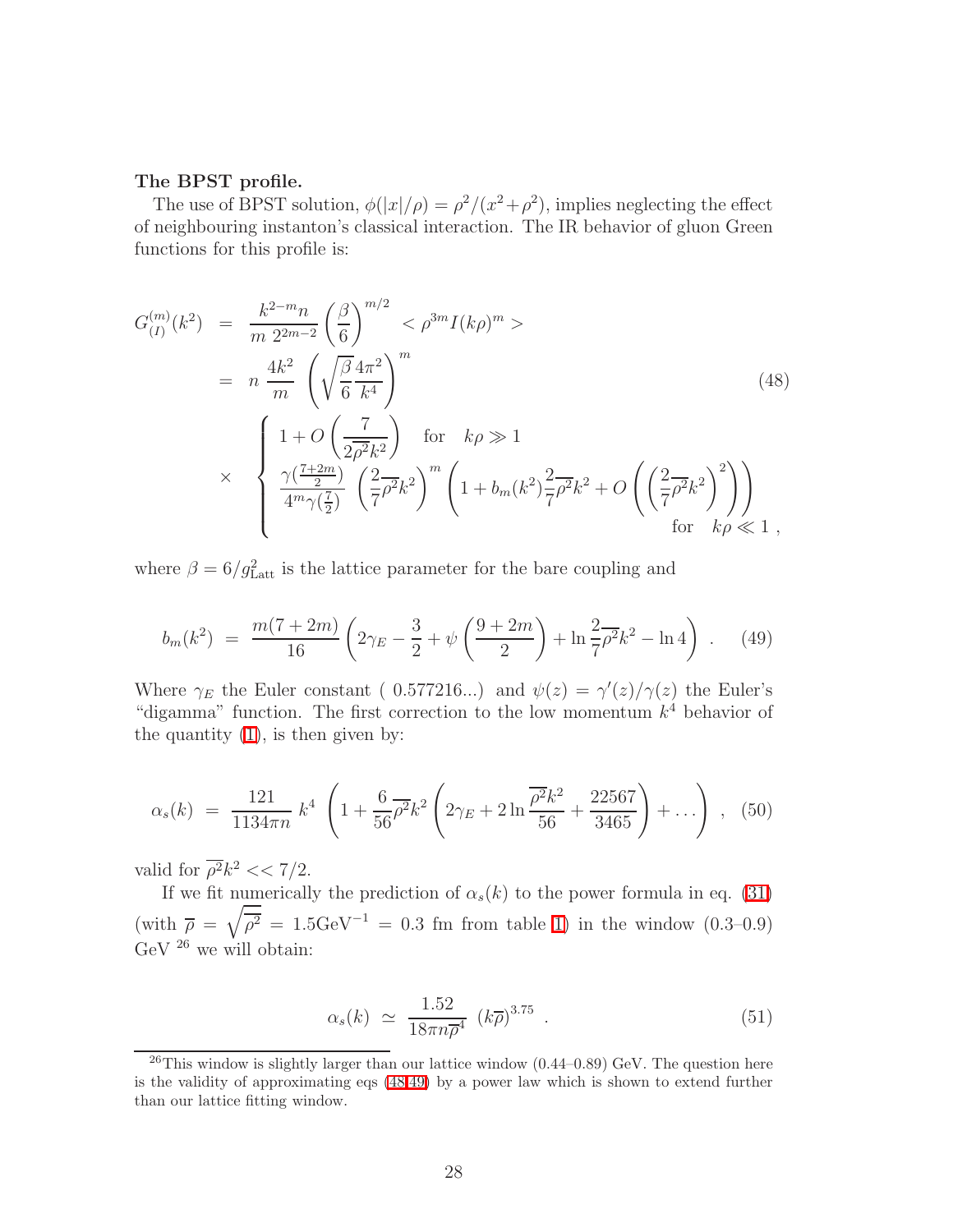#### The DP-inspired profile.

The same averages with our optimal profile parameterization in eq. [\(13\)](#page-7-1) of section [4](#page-7-2) lead to the following low-momentum ( $k << \alpha_{\text{DP}}$ ) prediction for Green functions:

$$
G_{(I)}^{(m)}(k^2) = n \left( \sqrt{\frac{\beta}{6}} \frac{2\pi^2}{7\alpha_{\text{DP}}^2} \right)^m \frac{\gamma(\frac{7}{2} + m)}{\gamma(\frac{7}{2})}
$$
  
 
$$
\times \frac{4k^2}{m} \left( 1 + \mathcal{O}\left(\alpha_{\text{DP}}^2 \overline{\rho^2}, k^2 \overline{\rho^2}\right) \right) . \tag{52}
$$

The result equivalent to eq. [\(51\)](#page-27-2) for this profile, using the same fitting procedure over the same window, with a phenomenological radius  $\bar{\rho} = 1.5$  GeV and  $\alpha_{\rm DP}\rho = 0.675$  from table [1,](#page-13-1) is:

$$
\alpha_s(k) \simeq \frac{1.55}{18\pi n \overline{\rho}^4} \ (\bar{k}\overline{\rho})^{3.83} \ . \tag{53}
$$

### <span id="page-28-0"></span>C The ratio-ansatz

In ref. [\[22\]](#page-30-18) the following trial function, named ratio-ansatz,

$$
gB_{\mu}^{a}(x) = \frac{2\sum_{i=I,A} R_{(i)}^{a\alpha} \overline{\eta}_{\mu\nu}^{\alpha} \frac{y_i^{\nu}}{y_i^2} \rho_i^2 \frac{f(y_i)}{y_i^2}}{1 + \sum_{i=I,A} \rho_i^2 \frac{f(y_i)}{y_i^2}},
$$
\n(54)

<span id="page-28-1"></span>where  $y_i = |x - z^i|$ , was proposed to avoid singularities not physically justified at the center of each instanton. In eq. [\(54\)](#page-28-1)  $\overline{\eta_{\mu\nu}^{\alpha}}$  should be replaced by  $\eta_{\mu\nu}^{\alpha}$  when suming for anti-instantons as  $i = A$ .  $f(x)$  is a shape function that obeys  $f(0) = 1$ in order not to spoil the field topology at the instanton centres and that provides sufficient cut-off at large distances for the sum convergence. One of the physical motivations of such a large distances behaviour suggested in [\[22\]](#page-30-18) is, in fact, the work of DP  $[4]$ . The author of  $[22]$ , for simplicity, uses the following gaussian shape:

$$
f(x) = \exp\left(-C\frac{x^2}{\rho^2}\right) \,,\tag{55}
$$

<span id="page-28-2"></span>and obtain the coefficient C by the minimization of the action per particle for some statistical ensemble of instanton. However, the minimization of the repulsion of instantons in matter leads, according to [\[4\]](#page-30-0), to the large distance behaviour given in eq. [\(12\)](#page-6-2). Then, why not to use: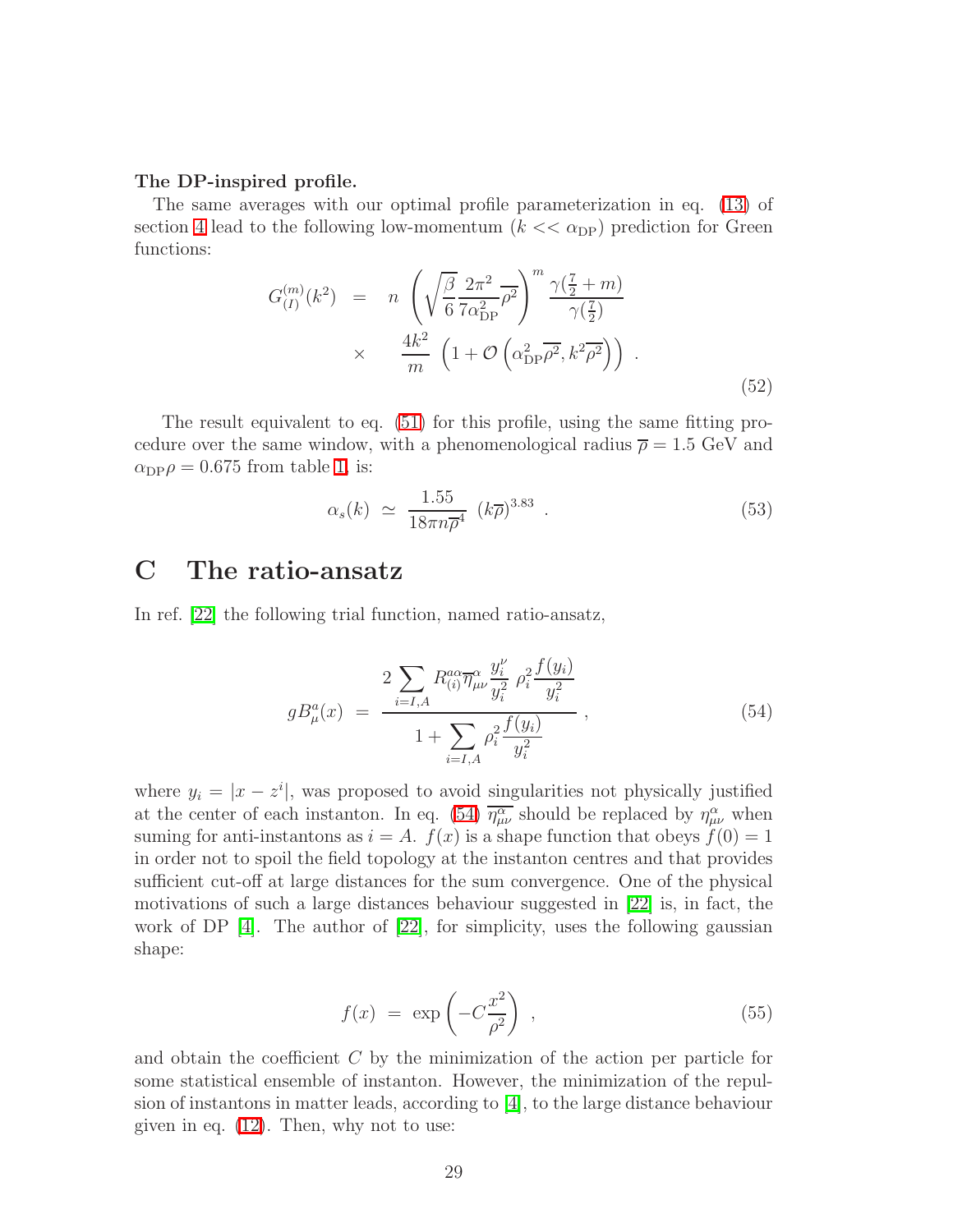$$
f(x) = \frac{\alpha_{\rm DP}^2 x^2}{2} K_2(\alpha_{\rm DP}\rho \frac{x}{\rho}) \sim \begin{cases} 1 & \text{for } x \to 0 \\ \infty & x^{3/2} e^{-\alpha_{\rm DP} x} & \text{for } x \to \infty \end{cases}
$$
(56)

Thus, if  $y_i >> \rho_i$  for all i  $gB_\mu^a$  behaves as expected following DP,

$$
gB^a_\mu(x) \sim 2 \sum_{i=I,A} R^{a\alpha}_{(i)} \overline{\eta}^\alpha_{\mu\nu} \frac{y_i^\nu}{y_i^2} \frac{\alpha_{\rm DP}^2 \rho^2}{2} K_2(\alpha_{\rm DP} y_i) , \qquad (57)
$$

<span id="page-29-3"></span>and as  $y_i/\rho_i \rightarrow 0$  for any  $i = j$ 

$$
gB_{\mu}^{a}(x) \sim 2R_{(j)}^{a\alpha} \overline{\eta}_{\mu\nu}^{\alpha} \frac{y_{j}^{\nu}}{y_{j}^{2}} \frac{K_{2}(\alpha_{\text{DP}} y_{j})}{\alpha_{\text{DP}}^{2} \rho^{2}} + K_{2}(\alpha_{\text{DP}} y_{j})
$$

$$
\rightarrow 2R_{(j)}^{a\alpha} \overline{\eta}_{\mu\nu}^{\alpha} \frac{y_{j}^{\nu}}{y_{j}^{2}} \frac{1}{1 + \frac{y_{j}^{2}}{\rho_{j}^{2}}}.
$$
(58)

In both large and small distances regimes we obtain<sup>27</sup> the same through the sumansatz eq.  $(2)$  with the instanton profile eq.  $(13)$ . The role of the coefficient C in eq. [\(55\)](#page-28-2) is played by  $\alpha_{\text{DP}}\overline{\rho}$ , and the minimization of the action per particle in [\[22\]](#page-30-18) leading to the determination of C is acomplished by eq.  $(37)$  resulting from the DP variational procedure. Of course, we do not claim that the sum-ansatz with the profile eq. [\(13\)](#page-7-1) leads to exactly the same results as the ratio-ansatz approach because the latter would imply that distances other than low and large ones have no influence on the Green functions. However, since the low momentum Fourier transform of the gauge field is dominated by large distances, at least the low-momentum behaviour of Green functions can be effectively described by the independent-pseudoparticle sum-ansatz approach.

### <span id="page-29-0"></span>References

- [1] A. A. Belavin, A. M. Polyakov, A. S. Shvarts and Y. S. Tyupkin, Phys. Lett. B 59, 85 (1975).
- <span id="page-29-2"></span><span id="page-29-1"></span>[2] G. 't Hooft, Phys. Rev. D 14, 3432 (1976) [Erratum-ibid. D 18, 2199 (1978)].
- [3] Shuryak E.V., Nucl. Phys. B  $198$  (1983) 83; Ilgenfritz E.-M., Müller-Preussker M., Nucl. Phys. B 184 (1981) 443.

<sup>&</sup>lt;sup>27</sup>it should be noticed that near one particular instantons, and hence far from the others, the instanton profile (last expression in the first line of eq. [\(58\)](#page-29-3) ) is exactly the one we conjecture in this work.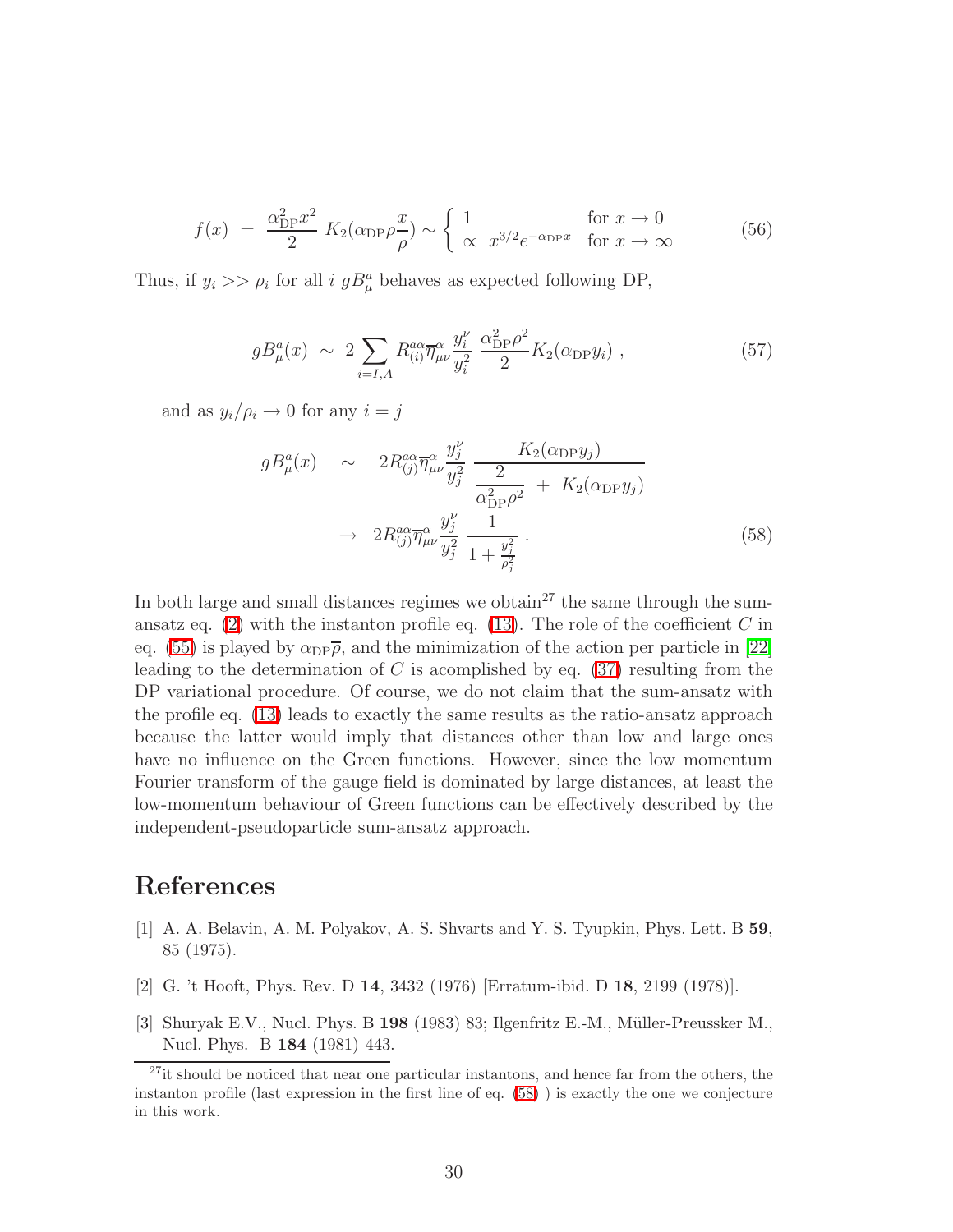- <span id="page-30-1"></span><span id="page-30-0"></span>[4] D. Diakonov and V. Y. Petrov, Nucl. Phys. B 245, 259 (1984).
- <span id="page-30-2"></span>[5] T. Schafer and E. V. Shuryak, Rev. Mod. Phys. 70 (1998) 323 [\[arXiv:hep-ph/9610451\]](http://arxiv.org/abs/hep-ph/9610451).
- <span id="page-30-3"></span>[6] P. Faccioli and T. A. DeGrand, [arXiv:hep-ph/0304219.](http://arxiv.org/abs/hep-ph/0304219)
- <span id="page-30-4"></span>[7] A. M. Polyakov, Phys. Lett. B 59, 82 (1975).
- <span id="page-30-5"></span>[8] P. Boucaud et al., JHEP 0304, 005 (2003) [\[arXiv:hep-ph/0212192\]](http://arxiv.org/abs/hep-ph/0212192).
- <span id="page-30-6"></span>[9] C. G. Callan, R. F. Dashen and D. J. Gross, Phys. Lett. B 66 (1977) 375.
- <span id="page-30-7"></span>[10] F. Lenz, J. W. Negele and M. Thies, [arXiv:hep-th/0306105.](http://arxiv.org/abs/hep-th/0306105)
- <span id="page-30-8"></span>[11] Ph. Boucaud, F. De Soto, A. Le Yaouanc, J. Rodríguez–Quintero, [arXiv:hep-ph/0410347](http://arxiv.org/abs/hep-ph/0410347)
- [12] P. Boucaud, A. Le Yaouanc, J. P. Leroy, J. Micheli, O. Pene and J. Rodriguez-Quintero, Phys. Lett. B 493 (2000) 315 [\[arXiv:hep-ph/0008043\]](http://arxiv.org/abs/hep-ph/0008043); Phys. Rev. D 63 (2001) 114003 [\[arXiv:hep-ph/0101302\]](http://arxiv.org/abs/hep-ph/0101302); F. De Soto and J. Rodriguez-Quintero, Phys. Rev. D 64 (2001) 114003 [\[arXiv:hep-ph/0105063\]](http://arxiv.org/abs/hep-ph/0105063).
- <span id="page-30-9"></span>[13] P. Boucaud, J. P. Leroy, J. Micheli, H. Moutarde, O. Pene, J. Rodriguez-Quintero and C. Roiesnel, JHEP 0102, 046 (2002).
- <span id="page-30-10"></span>[14] P. Boucaud et al., Phys. Rev. D 66 (2002) 034504 [\[arXiv:hep-ph/0203119\]](http://arxiv.org/abs/hep-ph/0203119); Phys. Rev. D 67 (2003) 074027 [\[arXiv:hep-ph/0208008\]](http://arxiv.org/abs/hep-ph/0208008).
- <span id="page-30-11"></span>[15] A. E. Dorokhov, S. V. Esaibegian, A. E. Maximov and S. V. Mikhailov, Eur. Phys. J. C 13 (2000) 331 [\[arXiv:hep-ph/9903450\]](http://arxiv.org/abs/hep-ph/9903450).
- <span id="page-30-16"></span><span id="page-30-12"></span>[16] J. W. Negele, Nucl. Phys. Proc. Suppl. 73 (1999) 92 [\[arXiv:hep-lat/9810053\]](http://arxiv.org/abs/hep-lat/9810053).
- [17] D. Zwanziger, Nucl. Phys. B 364 (1991) 127; Nucl. Phys. B 378 (1992) 525; A. Cucchieri, T. Mendes and A. R. Taurines, Phys. Rev. D 67 (2003) 091502 [\[arXiv:hep-lat/0302022\]](http://arxiv.org/abs/hep-lat/0302022).
- <span id="page-30-13"></span>[18] M. Guagnelli, R. Petronzio, J. Rolf, S. Sint, R. Sommer and U. Wolff [ALPHA Collaboration], Nucl. Phys. B 595 (2001) 44 [\[arXiv:hep-lat/0009021\]](http://arxiv.org/abs/hep-lat/0009021).
- <span id="page-30-14"></span>[19] D. Becirevic, P. Boucaud, J. P. Leroy, J. Micheli, O. Pene, J. Rodriguez-Quintero and C. Roiesnel, Phys. Rev. D 60 (1999) 094509 [\[arXiv:hep-ph/9903364\]](http://arxiv.org/abs/hep-ph/9903364); Phys. Rev. D 61 (2000) 114508 [\[arXiv:hep-ph/9910204\]](http://arxiv.org/abs/hep-ph/9910204).
- <span id="page-30-17"></span><span id="page-30-15"></span>[20] D. Becirevic *et al.*, [arXiv:hep-lat/9809129.](http://arxiv.org/abs/hep-lat/9809129)
- <span id="page-30-18"></span>[21] J. J. M. Verbaarschot, Nucl. Phys. B 362 (1991) 33; Erratum-ibid. B 386 (1992) 236.
- [22] E.V. Shuryak, Nucl. Phys. B 302 (1988) 574-598.